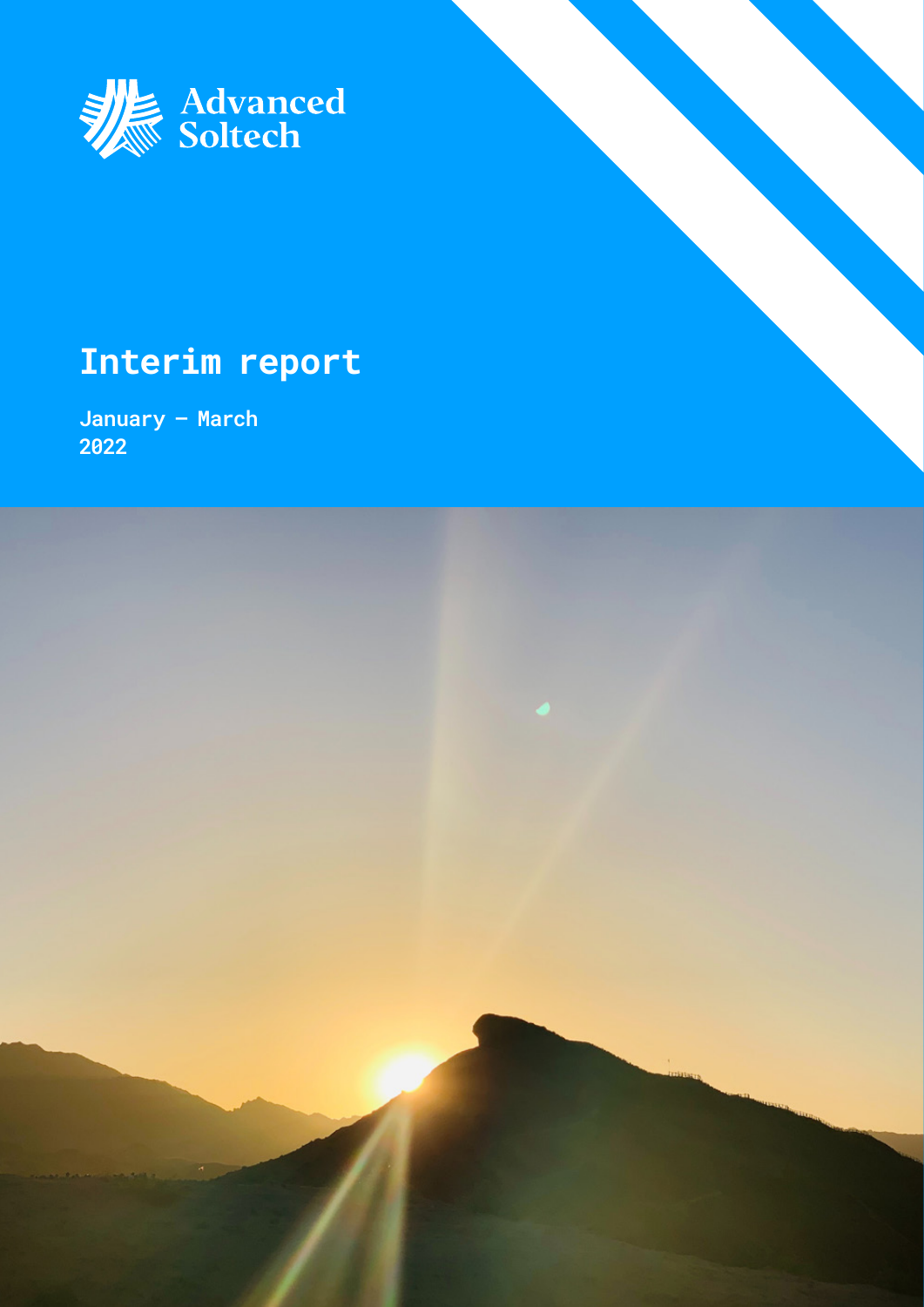**Advanced Soltech was awarded the prize in China as "The most influential solar investment company 2021"**

### **Electricity sales for the quarter increased by 30%**

During the quarter, demand from Chinese customers remained high and new orders corresponding to 2.7 (16.1) MW were signed. During the quarter, Advanced Soltech's 151 (128) solar energy plants produced a total of 33 (31) million kilowatt hours, through which we reduced CO2 emissions by 20,000 (19,000) tonnes. We have continued to build new capacity in China and at the end of the period the total installed capacity amounted to 213.2 (182.4) MW.

### **The quarter, in short**

### **January 1st – March 31st**

- The company installed a total of 8.7 (5.8) MW of roof-based solar energy plants and had 213.2 (182.4) MW installed and revenue-generating capacity at the end of the quarter. During the quarter, the company decommissioned a plant, of 1.9 MW, as the roof structure was not strong enough after a fire.
- 33 (31) million kWh were produced, an increase of 5%, which reduced China's CO2-related emissions by approximately 20,000 (19,000) tonnes. During January and February, the weather in China was unusually bad, which had a negative effect on electricity production.
- At the end of the quarter, the company had 41 (31) MW in subscribed orders, as well as projects in progress of 125 (124) MW. During the quarter, the company chose to cancel three signed orders, amounted to 10.6 MW, when the properties changed owners.
- The company signed three contracts amounting to a total installed capacity of 6.5 MW.
- The company was awarded the prize in China as "The most influential solar investment company 2021" for the second year in a row.

### **The quarter, in numbers January 1st – March 31st**

- Revenues (sales of electricity and subsidies) amounted to SEK 32.7 (27.0) million, an increase of 21 percent compared with the previous year. The increase is due to a larger installed base of solar energy plants. Currency effects also had a positive effect on revenues of SEK 3.9 million.
- Net sales (sales of electricity) have increased with 30 percent from SEK 19.7 million to SEK 25.6 million.
- Other operating income (subsidies) has decreased from SEK 7.3 million to SEK 7.1 million.
- Operating expenses amounted to SEK 29.0 (19.9) million, an increase of 46 percent. The largest items to the increase are that costs for depreciation according to plan and maintenance and insurance premiums of solar energy plants have increased, and negative currency effect amounted to SEK 2.9 million.
- Operating profit for the quarter amounted to SEK 3.7 (7.1) million, a decrease of 48 percent compared with the previous year. On the revenue side, the reduction in operating profit is due to lower solar radiation and a higher proportion of electricity sold to the grid instead of to the customer. During the quarter, we also had non-recurring operating expenses of approximately SEK 1.6 million, which explains a large part of the decrease.
- Profit for the year after financial items and tax amounted to SEK -7.3 (15.0) million and is affected by a non-cash flowaffecting currency effect of SEK 20.9 (40.1) million. Adjusted for this item, profit for the year amounted to SEK -28.5 (-25.1) million.
- Total cash flow for the quarter amounted to SEK -100.2 (-45.4) million.
- The number of employees at the end of the period was 15  $(14)$ .
- According to the company's estimate, the effects of the Corona pandemic affected the company by SEK -0.6 (-0.6) million during the quarter.

### **Significant events after the end of the period**

- Advanced Soltech's subsidiary,ASRE, has received an award for its investments of foreign capital into renewable energy in the QiangTang district of Hangzhou.
- The company signed three contracts amounting to an installed capacity of 9.6 MW.

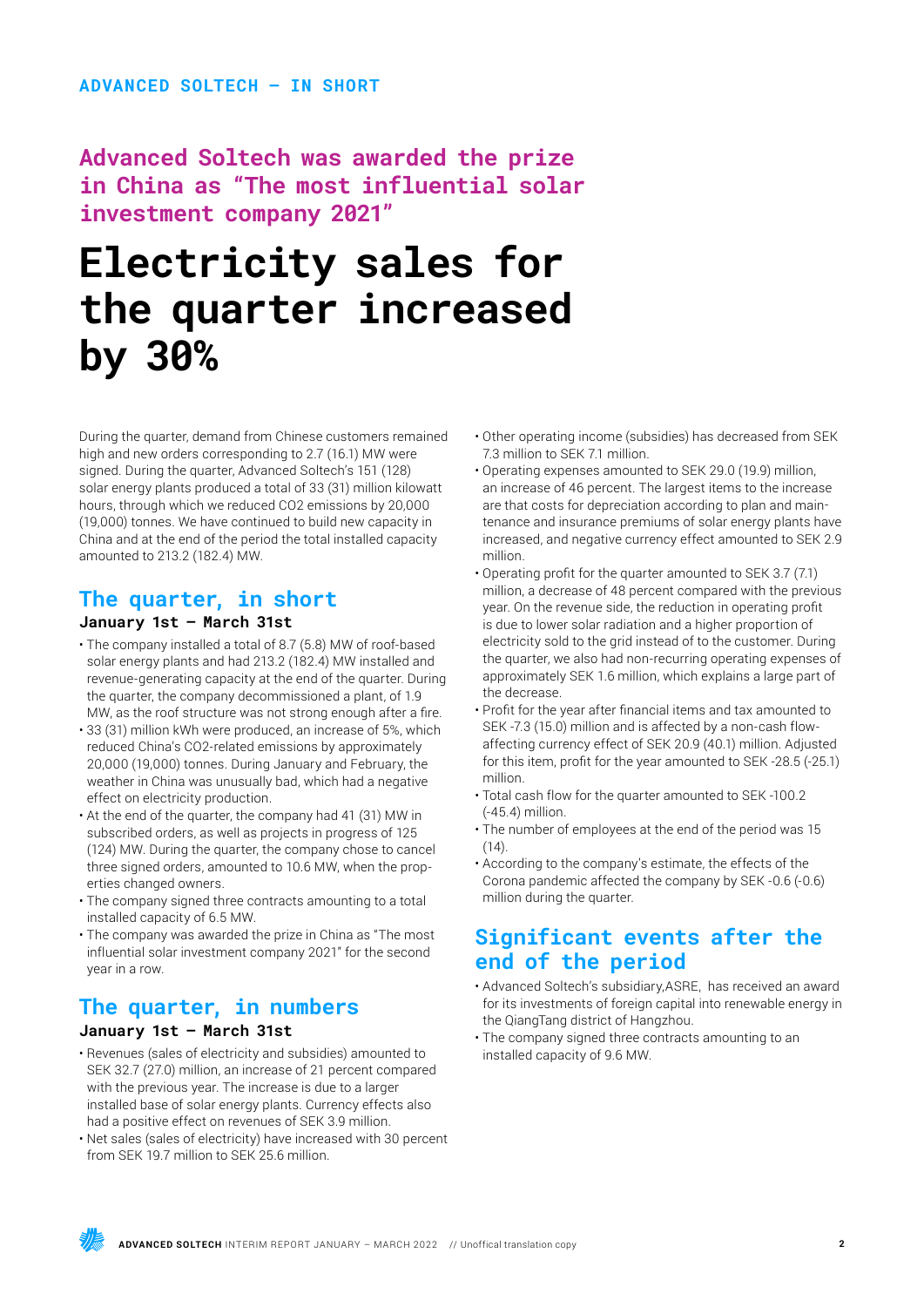### **COMMENTS FROM THE CEO**

**Energy security – another important argument for continued investment in solar energy**

### **A challenging quarter characterized by a stronger trend for solar energy**



**Despite a challenging environment** with a lot of shutdowns due to COVID, we increased our connected capacity to 213 MW. During the first quarter, we also signed contracts for 3 new plants with a total capacity of 6 MW, which gives ASAB a very strong order book.

**Our sales work in China** is very successful. We currently have an order book with many very good projects, and we see a great demand for our offer. There are several competitors, but this is not something we see as curtailing our growth opportunities. There is strong support for our business from the Chinese authorities, who see both the importance of increased electricity production and reduced climate emissions. There is no shortage of business opportunities, what we need is long-term and stable financing that enables us to make full use of the business opportunities.

**Therefore, our strategic work** continues with a focus on creating a scalable capital structure with lower costs that enables us to grow quickly with good profitability. We are currently in extensive discussions with financial institutions for future financing of operations in local currency in China (CNY). Our assessment is that we can have a new capital structure in place before the turn of the year 2022/2023.

**Solar irradiation** during the quarter was weaker than normal in January and February, while March had normal irradiation. In terms of revenue, the first quarter is also always our weakest quarter during the year due to normal seasonal variations, as the sun is up for a shorter time during the winter.

**During the quarter,** we also had some operational challenges with a 1.9 MW plant that has taken out of use due to a fire at the customer. Unfortunately, this type of event becomes a natural part of a company that has almost 150 facilities.

Thanks to our size and diversification, however, we can handle this type of event in a good way and with a very limited loss of revenue. This year, and to protect ourselves even more against this type of event, we have increased the scope of our insurance coverage to reduce the general risk in the business.

**The Chinese market** was also affected during the first quarter renewed shutdowns and restrictions due to the pandemic. It is in every respect a temporary problem but has for us in the first quarter resulted in certain delays in the construction of facilities in combination with a larger share of electricity produced sold to the grid instead of to the customer.

**The war in Ukraine** does not adversely affect Advanced Soltech's market, rather has demand for solar facilities increased, as energy security has become another important argument for continued investments in solar energy.

**Given the prevailing** circumstances with renewed Covid in China and armed conflict between Russia and Ukraine, we are satisfied with being able to deliver continued growth. We also note that our business model is robust and can handle the great strains that the pandemic in China currently entails.

**Despite the situation,** we look to the future with confidence and now focus on growth under good profitability.

Max Metelius CEO

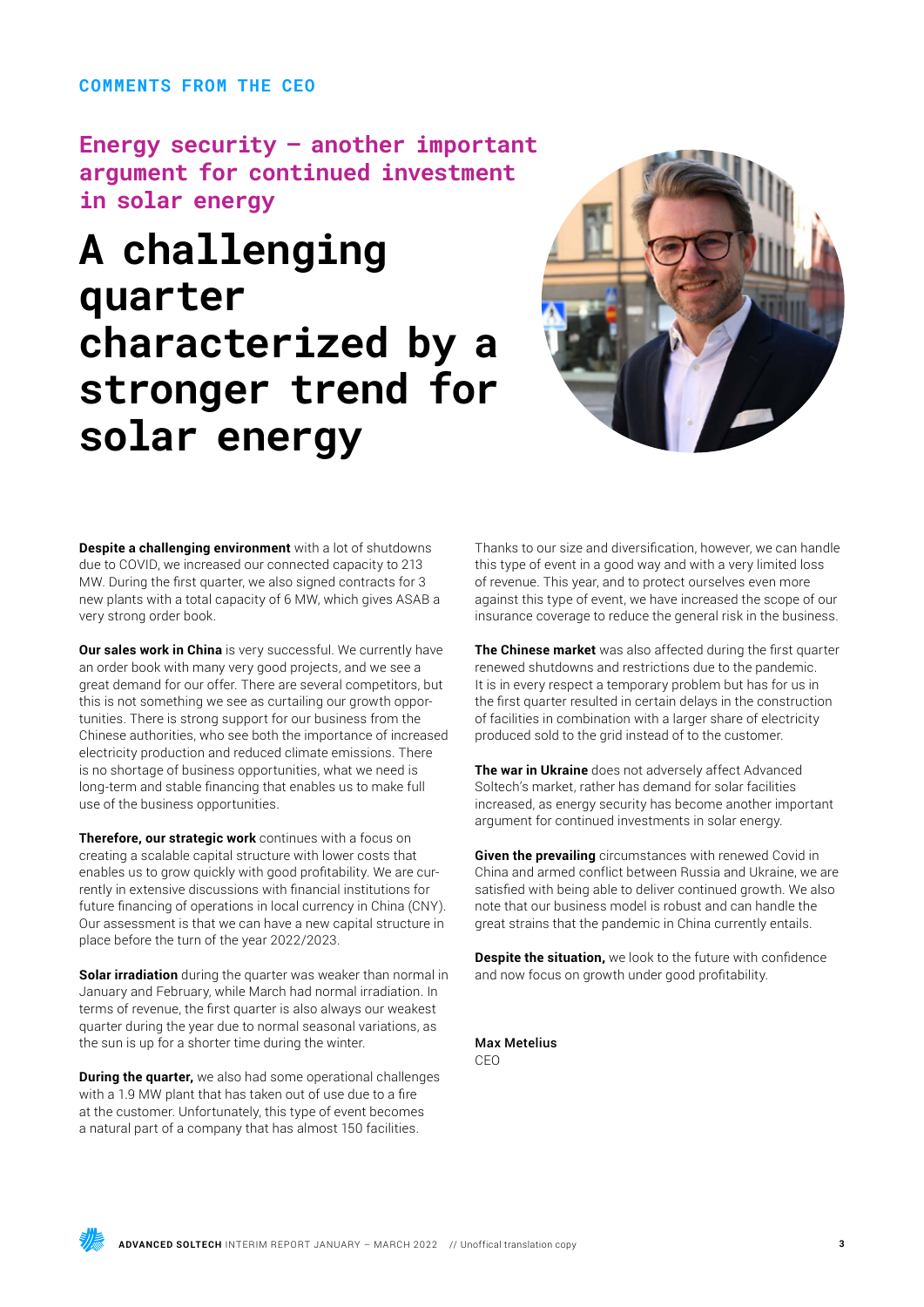### **Key performance measures**

|                                                        | 220101-220331 | 210101-210331 | 210101-211231 |
|--------------------------------------------------------|---------------|---------------|---------------|
| Financial Key performance measures (*)                 |               |               |               |
| <b>Total revenue</b>                                   | 32,679        | 27,040        | 153,526       |
| Net revenue                                            | 25,584        | 19,708        | 117,350       |
| Net revenue share of total revenue                     | 78%           | 73%           | 76%           |
| <b>EBIT</b>                                            | 3,684         | 7,114         | 60,674        |
| EBIT%                                                  | 11%           | 26%           | 40%           |
| <b>EBITDA</b>                                          | 19,411        | 18,396        | 110,759       |
| EBITDA%                                                | 59%           | 68%           | 72%           |
| Amortization of capitalised borrowing costs            | 6,889         | 6,909         | 26,800        |
| Interest expenses                                      | 22,161        | 21,412        | 87,085        |
| Earnings per share for the period before dilution, SEK | $-0.19$       | 0.70          | 0.67          |
| Earnings per share for the period after dilution, SEK  | $-0.19$       | 0.70          | 0.66          |
| Operational Key performance measures (*)               |               |               |               |
| Produced electricity, millions of kWh                  | 33            | 31            | 172           |
| Reduction of China's CO2-related emissions, tonnes     | 20,000        | 19,000        | 107,000       |
|                                                        | 2022-03-31    | 2021-03-31    | 2021-12-31    |
| <b>Financial Key performance measures</b>              |               |               |               |
| Interest-bearing debt                                  | 1,036,184     | 983,922       | 1,031,130     |
| Net interest-bearing debt                              | 971,847       | 954,197       | 870,406       |
| Equity ratio                                           | 30%           | 18%           | 28%           |
| <b>Operational Key performance measures</b>            |               |               |               |
| Installed capacity, MW                                 | 213.2         | 182.4         | 206.5         |
| Average remaining contract time, years                 | 17.7          | 17.4          | 17.9          |
| Signed orders, MW                                      | 41            | 31            | 54            |

(\*) Definitions of Key Performance Measures, see note 3

### **Produced electricity in millions of kWh**



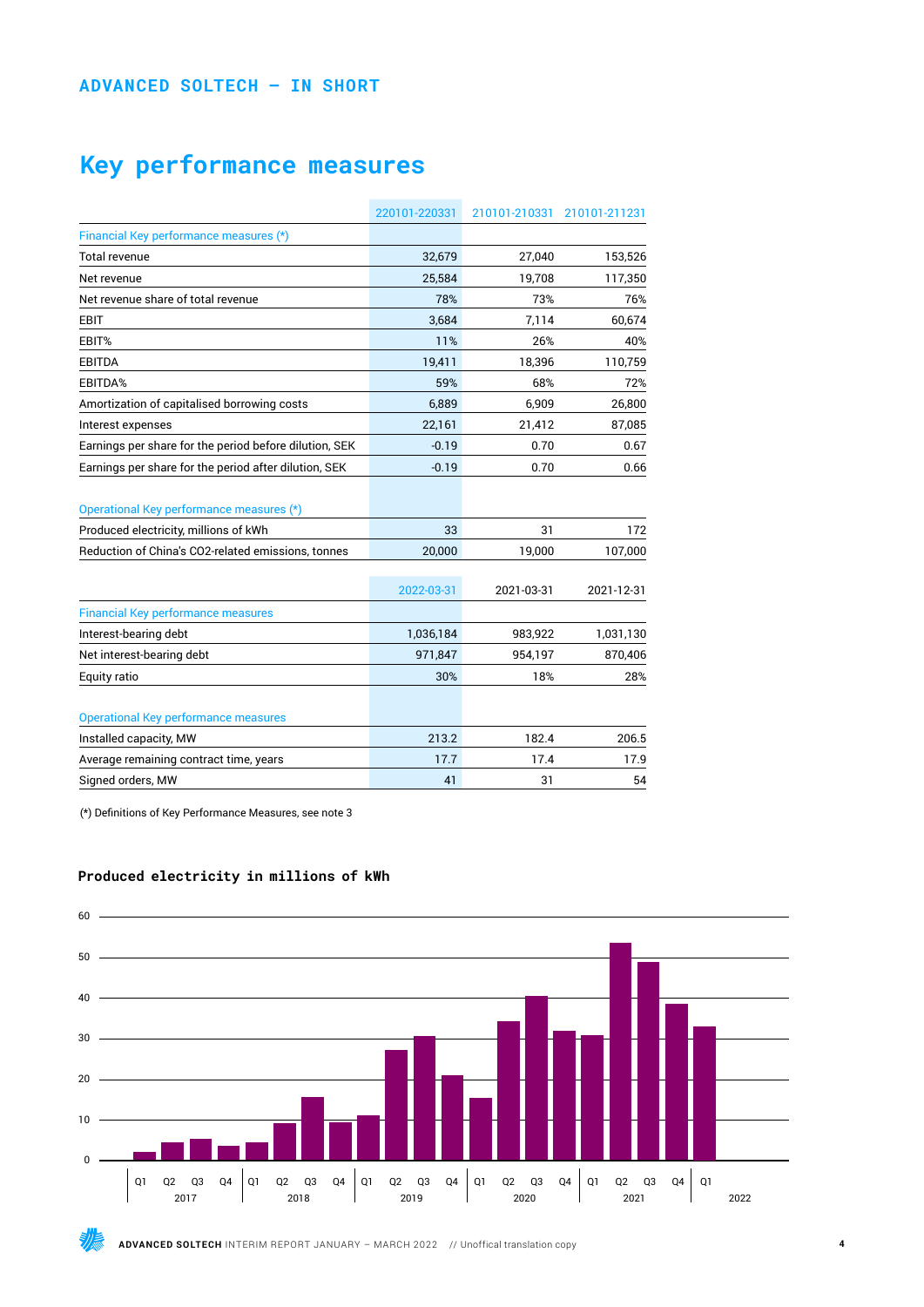### **Business model, market and customers**

Advanced Soltech Sweden AB (publ) ("ASAB") has a clear cut business model and access to a very large market with many potential customers, both among private companies and state-owned businesses.

### **Vision**

ASAB was founded with the goal of accelerating the transition to renewable energy in China by offering electricity generated from solar energy as a service. The vision is to become a driving force in sustainable energy production to secure a better future for the planet and future generations.

### **Mission**

ASAB's mission is to finance, install, own and operate solar energy installations to generate electricity on customers' roofs and then sell the electricity generated to the customer, the company that conducts operations in the building. ASAB will offer customers in industry, commerce and public administration an easy way to replace a significant part of their electricity consumption with locally generated solar energy at a discounted price compared to the grid price. The systems are installed through a local network of installers and dealers in China. Operations are financed via the parent company, ASAB.

### **Business model**

Customers, who are owners of large properties, enter into 20-year contracts with ASAB, whereby the customer commits to buy, at a pre-agreed price, the electricity generated by the system. Electricity purchased from ASAB's system is priced at a discount of approximately 10–15 percent compared to the price the customer pays for electricity from the grid. The electricity that the customer does not buy is sold to the grid, ensuring an almost 100 percent uptake of the electricity generated by ASAB's projects.

On expiry of the 20-year contract period, the contract is automatically extended by five years, unless the customer chooses to terminate the contract and requests to discontinue occupancy. The customer may also purchase the system at a pre-agreed price. If a property where the system is installed is sold during the contract period, the customer must either buy the system from ASAB or, subject to ASAB's approval, ensure that the new property owner takes over the contract.

### *Subsidies*

Although ASAB's business model is commercially feasible, subsidies are another source of income. The subsidy amount for a specific project is determined before the construction of the solar energy plant begins, when the local grid operator evaluates the design of the project. The commitment of the authorities to pay subsidies includes both an interest rate, the CNY amount per kWh generated and a duration, the number



- 1. ASAB sells electricity generated by solar cells installed at the customer's/owner's property, at a discount of app. 10-15% to the price the customer pays to the grid.
- $2<sup>2</sup>$ If the customer/factory owner does not buy all the electricity generated by ASAB's solar panels, ASAB sells it to the grid.
- **HH** ASAB owns the solar panels.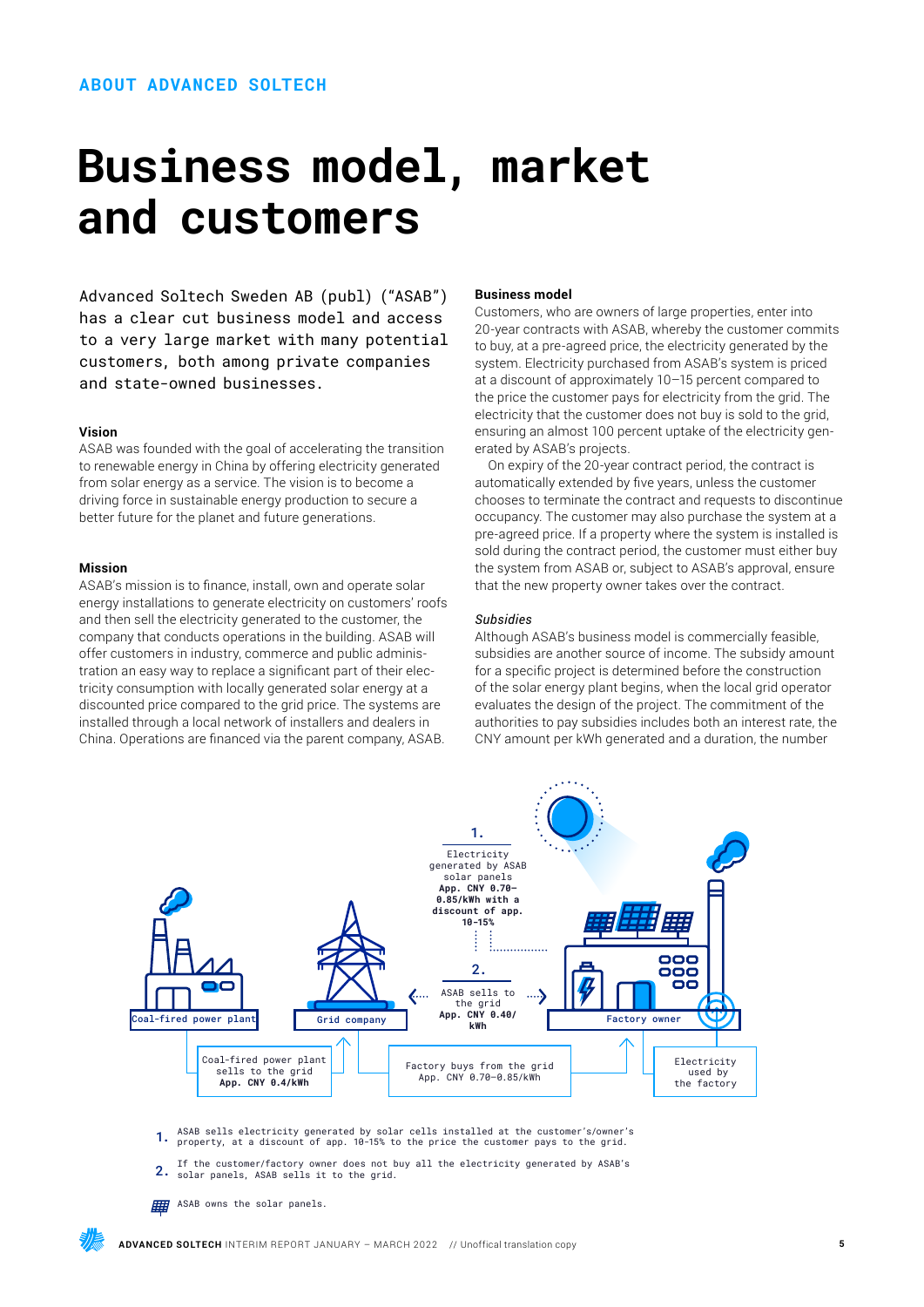### **ABOUT ADVANCED SOLTECH**

of years that the state unit undertakes to pay subsidies. The duration of the subsidies varies between two and 20 years, depending on whether the subsidies come from the district and city level or from the state or regional level.

In April 2021, new rules were introduced which mean that no new facilities receive subsidies. This was an expected development, as the facilities currently show a good return without subsidies. Already approved subsidies, however, remain in place for the lifetime of the contract.

#### **Market**

When ASAB evaluates which regions the company wants to be present in, there are three main factors to take into consideration, solar irradiation, the local electricity price and the accessible customer base. All of these factors are important for ASAB to achieve long-term profitability in its operations. ASAB's market consists entirely of China, primarily the country's eastern regions, which are also the most industrialized and economically developed. This region provides an ideal mix of customer base, electricity prices and solar irradiation.

China's political leadership has over time made several decisions aimed at reducing the country's dependence on coal, a resource that today supplies more than 60 percent of the electricity production. The so-called 30-60 target means that carbon dioxide emissions will begin to decrease from 2030 and that the country will be completely climate-neutral by 2060.

An important part of the transition to carbon neutral economy will be based on solar energy, and in June 2021 a directive was issued stating that a large part of the suitable roof surfaces that are available will be covered with solar panels. The directive, issued by the Chinese Energy Agency, sets a goal that at least 50 percent of the available roof area of buildings that house government operations should be covered with solar panels. For public buildings, such as schools and hospitals, the corresponding target is at least 40 percent and for commercial and industrial buildings at least 30 percent. Although ASAB does not yet know the details of how this will be put into practice, the general perception in the market is that the directive is very positive for the solar energy sector.

ASAB also sees that both foreign and Chinese investors are now beginning to take an interest in the business model with

roof-based solar energy that the company offers. Although this will in the long run mean increased competition, ASAB sees it primarily as a confirmation that the company is working according to the right strategy. ASAB also has an advantage in the form of an established and functioning organization with great trust among customers, something that takes time to build.

### **Customers**

ASAB's customers are active in a wide range of areas, from the automotive and textile industries to brewing operations, but also in government operations. In total, just over 80 percent of customers are active in the private sector. What the customers have in common is that they are extensive organizations with a large number of employees. A customer base with mainly large customers, also spread across different industries, gives ASAB's operations long-term stability. A prerequisite for ASAB, however, is that customers have access to large free roof areas, as a photovoltaic system on average takes up approximately 15,000 square meters. Those of ASAB's customers who today have the largest installed capacity are found in machine manufacturing and the basic industry and are in the range of 100 to 500 employees (for more detailed information, see the tables below).

The reason why customers choose ASAB is that they get access to green electricity in an easy way and at a lower price than the electricity they can buy from the grid. Today, the company has 142 customers, which means that the counterparty risk is very diversified, something that distinguishes ASAB from similar companies which sell to the public electricity grid and thus has a weaker negotiating position and only one off-taker.

The rapid growth and conversion to alternative energy sources give ASAB, which has proven experience in identifying suitable solar energy projects, coupled with efficient installation methods, good opportunities for continued profitable development. The risks that exist in the market are mainly associated with the fact that the infrastructure, including electricity production, is strongly regulated and dependent on permits and ultimately political decisions.

Another driving force is environmental benefits. Through its operations, ASAB contributes to a way of reducing climate emissions and major environmental benefits through reducing air pollution.

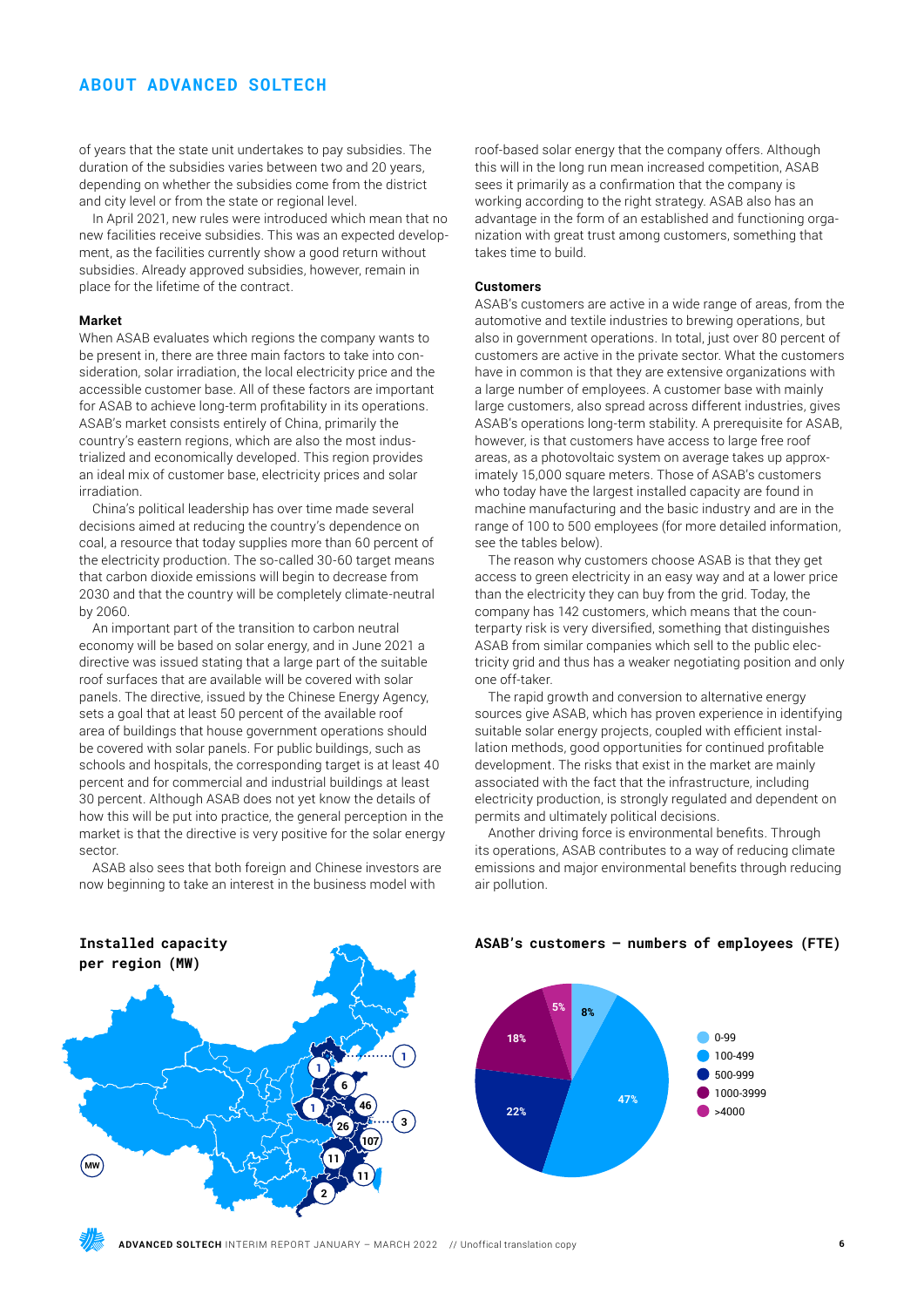### **Financial information for the group**

The Board of Directors and the CEO for Advanced Soltech Sweden AB (publ) may hereby submit an Interim report for the period January – March 2022.

### **The Group's net sales and results for the quarter**

- Revenues (sales of electricity and subsidies) amounted to SEK 32.7 (27.0) million, an increase of 21 percent compared with the previous year. The increase is due to a larger installed base of solar energy plants. Currency effects also had a positive effect on revenues of SEK 3.9 million.
- Net sales (sales of electricity) have increased with 30 percent from SEK 19.7 million to SEK 25.6 million.
- Other operating income (subsidies) has decreased from SEK 7.3 million to SEK 7.1 million.
- Operating expenses amounted to SEK 29.0 (19.9) million, an increase of 46 percent. The largest items to the increase are that costs for depreciation according to plan and maintenance and insurance premiums of solar energy plants have increased, and negative currency effect amounted to SEK 2.9 million.
- Operating profit for the quarter amounted to SEK 3.7 (7.1) million, a decrease of 48 percent compared with the previous year. On the revenue side, the reduction in operating profit is due to lower solar radiation and a higher proportion of electricity sold to the grid instead of to the customer. During the quarter, we also had non-recurring operating expenses of approximately SEK 1.6 million, which explains a large part of the decrease.
- Interest expenses and similar income items amounted to SEK 32.3 (32.3) million.
- Exchange rate difference amounted to SEK 20.9 (40.1) million and was mainly attributable to a change in SEK against CNY (-3.0 percent since December 31st, 2021) respectively SEK against EUR (-1.1 percent). For the same period last year, the change was for SEK against the CNY (-6.1 percent since December 31st, 2020) respectively SEK against EUR (-2.0 percent). The exchange rate difference arises through translation of assets and liabilities, with amounts in currency which is not the respective company's accounting currency. The amount is unrealized and do not affect the cash flow.
- Profit after tax amounted to SEK -7.3 (15.0) million.

#### **The Group's cashflow for the quarter**

- The Group's total cash flow amounted to SEK -100.2 (-45.4) million.
- Current operations generated a cash flow of SEK 71.0 (24.3) million, where the largest increase consists of the build-up of accounts payable and other current liabilities in connection with major installation projects.
- Investment activities generated a cash flow of SEK -29.2 (-69.1) million, which for the most part consists of investment in ongoing and new solar panels.
- Financing activities generated a cash flow of SEK 0.0 (-0.6) million.

### **The Group's financial standing and liquidity at the end of the period**

- Total assets amounted to SEK 1,719 (1,355) million.
- Tangible fixed assets amounted to SEK 1,427 (1,092) million, which for the most part consists of solar energy plants.
- Financial fixed assets amounted to SEK 93 (107) million, which mainly consists of the VAT claim, which arises when the company invests in new solar energy plants.
- Cash and bank amounted to SEK 64 (30) million.
- Equity amounted to SEK 510 (239) million where the increase comes from issues during the year.
- Long-term liabilities amounted to SEK 279 (959) million, consisting of bond loans less capitalized borrowing costs, and loans from the two main owners and one smaller external loan. During the period, the bond loans SOLT2 and SOLT5 were reclassified to current liabilities.
- Current liabilities amounted to SEK 918 (149) million, where the largest items consist of bond loans, accounts payable as well as accrued expenses for interest expenses and installation projects.

### **The parent company's numbers for the quarter**

- Revenues amounted to SEK 0.8 (0.0) million, mainly invoiced service to the Chinese subsidiaries.
- Operating expenses amounted to SEK 4.9 (3.0) million. The single largest reason is an increase in staff costs.
- Operating profit amounted to SEK -4.1 (-3.0) million.
- Interest income and similar income items amounted to SEK 19.2 (19.0) million, mainly intercompany transactions.
- Interest expenses and similar income items amounted to SEK 25.2 (25.1) million.
- Exchange rate difference amounted to SEK 5.4 (9.3) million.
- Profit after tax amounted to SEK -4.6 (0.1) million.
- The number of employees at the end of the period was 4 (4).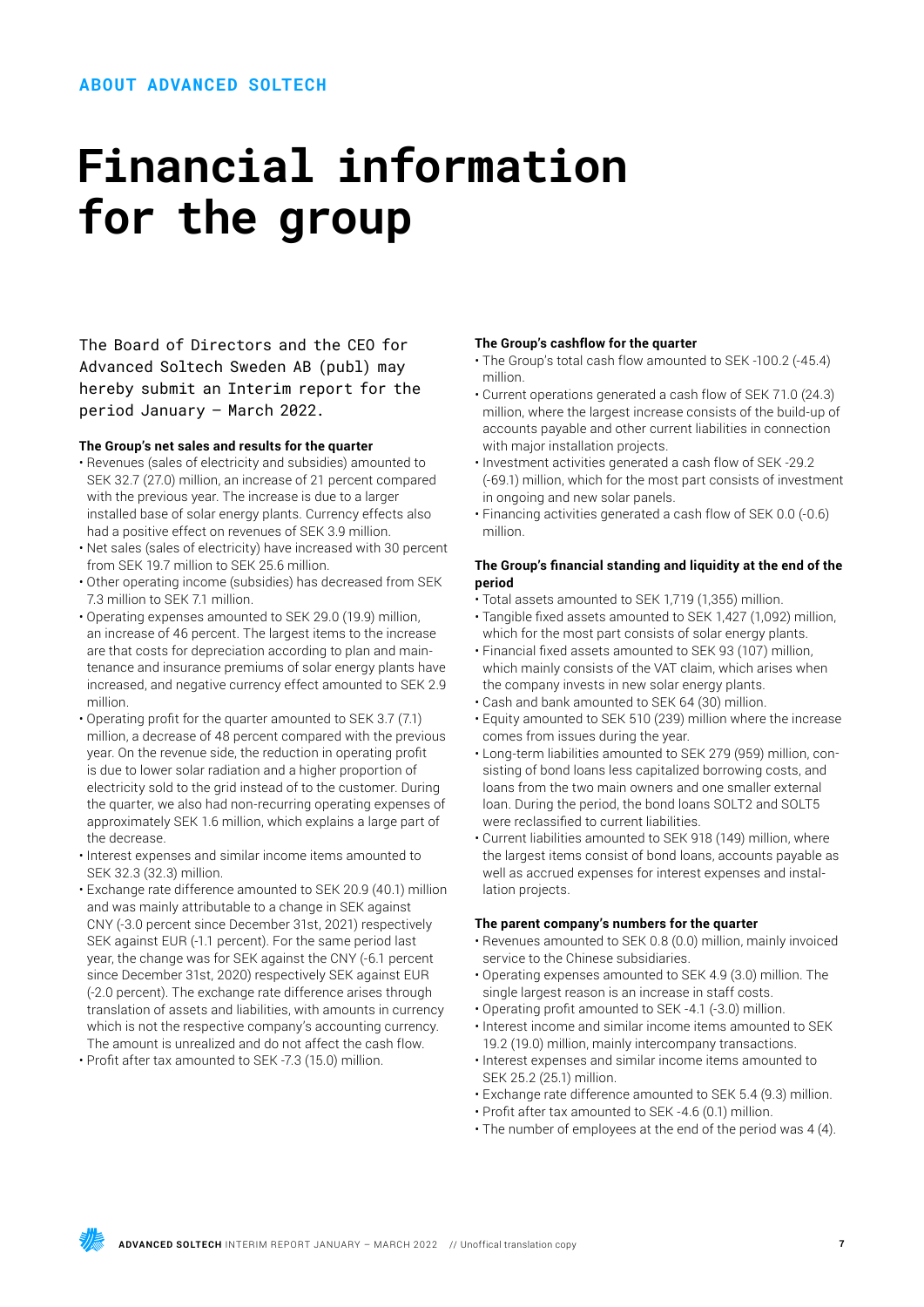### **ABOUT ADVANCED SOLTECH**

### **Bond loans**

In January 2019, ASAB issued its first institutional Green Bond, SOLT5. The proceeds from the bond issue have been used to finance solar panel facilities in China. SOLT5 was listed on the Nasdaq First North Sustainable Bond Market with a first trading day on March 21, 2019. The Group's total debt in the balance sheet for the item "Bond loan", both non-current and current, contains capitalized borrowing costs that is periodized with the same term as the respective bond loan. As of the balance sheet date, the remaining capitalized borrowing costs are SEK 28.5 million. Below is a specification of ASAB's bond loans.

### *Pledged collateral for bond loans*

The issuer must ensure that all downstream loans that ASAB provides to the Chinese subsidiaries always will be pledged with the issuer as the beneficiary:

- pledge of the solar panel facilities owned by the Chinese subsidiaries (or its relevant subsidiaries) which are then financed by the downstream loans, except for assets with minority interests
- pledge by the Chinese subsidiaries (or its relevant subsidiaries) of receivables under the energy purchase agreements relating to the installation and operation of the solar power plants financed by the downstream loans, except such assets with minority interests.

|                   |              | Principal  |             |             |                                       |                              |                   |                  |                                                       |
|-------------------|--------------|------------|-------------|-------------|---------------------------------------|------------------------------|-------------------|------------------|-------------------------------------------------------|
| <b>Bond loan</b>  | <b>ISIN</b>  | Currency   | <b>MEUR</b> | <b>MSEK</b> | <b>Booked</b><br>value<br><b>MSEK</b> | <b>Initial</b><br>issue date | Redemption<br>day | Interest<br>rate | <b>Interest</b><br>payment<br>periodicity<br>(months) |
| SOLT <sub>2</sub> | SE0010831313 | <b>SEK</b> |             | 127.7       | 127.7                                 | 2018-03-01                   | 2023-02-28        | 8.75%            | 6                                                     |
| SOLT3             | SE0011231166 | <b>SEK</b> |             | 148.3       | 148.3                                 | 2018-07-10                   | 2023-07-09        | 8.75%            | 6                                                     |
| SOLT4             | SE0011721380 | <b>SEK</b> |             | 70.4        | 70.4                                  | 2018-11-10                   | 2023-11-08        | 8.25%            | 6                                                     |
| SOLT5 $(*)$       | SE0012012680 | <b>EUR</b> | 27.3        |             | 282.7                                 | 2019-01-25                   | 2023-01-25        | 9.00%            | 3                                                     |
| SOLT5 (**)        | SE0012012698 | <b>SEK</b> |             | 320.8       | 320.8                                 | 2019-01-25                   | 2023-01-25        | 9.00%            | 3                                                     |
|                   |              |            |             |             | 949.8                                 |                              |                   |                  |                                                       |

(\*) The interest rate is 9.00% plus EURIBOR 90 days (if EURIBOR is

negative the interest rate will be 9.00%)

(\*\*) The interest rate is 9.00% plus STIBOR 90 days (if STIBOR is negative the interest rate will be 9.00%)

#### **Related party transactions**

The Group has loan liabilities to its main owner Soltech Energy Sweden AB (publ), for EUR 2,550,000, and Advanced Solar Power (Hangzhou) Inc., for CNY 18,661,650. The interest rate for the loans is three percent respectively zero percent. The following related party transactions took place during the financial year. Apart from the item charged interest, the transactions have taken place on a market basis.

#### SEK '000

| Transaction              | Counterpart                          | 220101-220331 | 210101-210331 | 210101-211231 |
|--------------------------|--------------------------------------|---------------|---------------|---------------|
| Purchase of solar panels | Advanced Solar Power (Hangzhou) Inc. | 33,272        | 62,362        | 293,289       |
| Purchase of service      | Advanced Solar Power (Hangzhou) Inc. | 3.648         | 1.154         | 10,755        |
| Charged interest         | Advanced Solar Power (Hangzhou) Inc. |               | 0             | $\mathbf{0}$  |
| Office rental            | Advanced Solar Power (Hangzhou) Inc. | 47            | 59            | 171           |
| Charged interest         | Soltech Energy Sweden AB (publ)      | 200           | 194           | 777           |
|                          |                                      | 37,168        | 63.769        | 304.992       |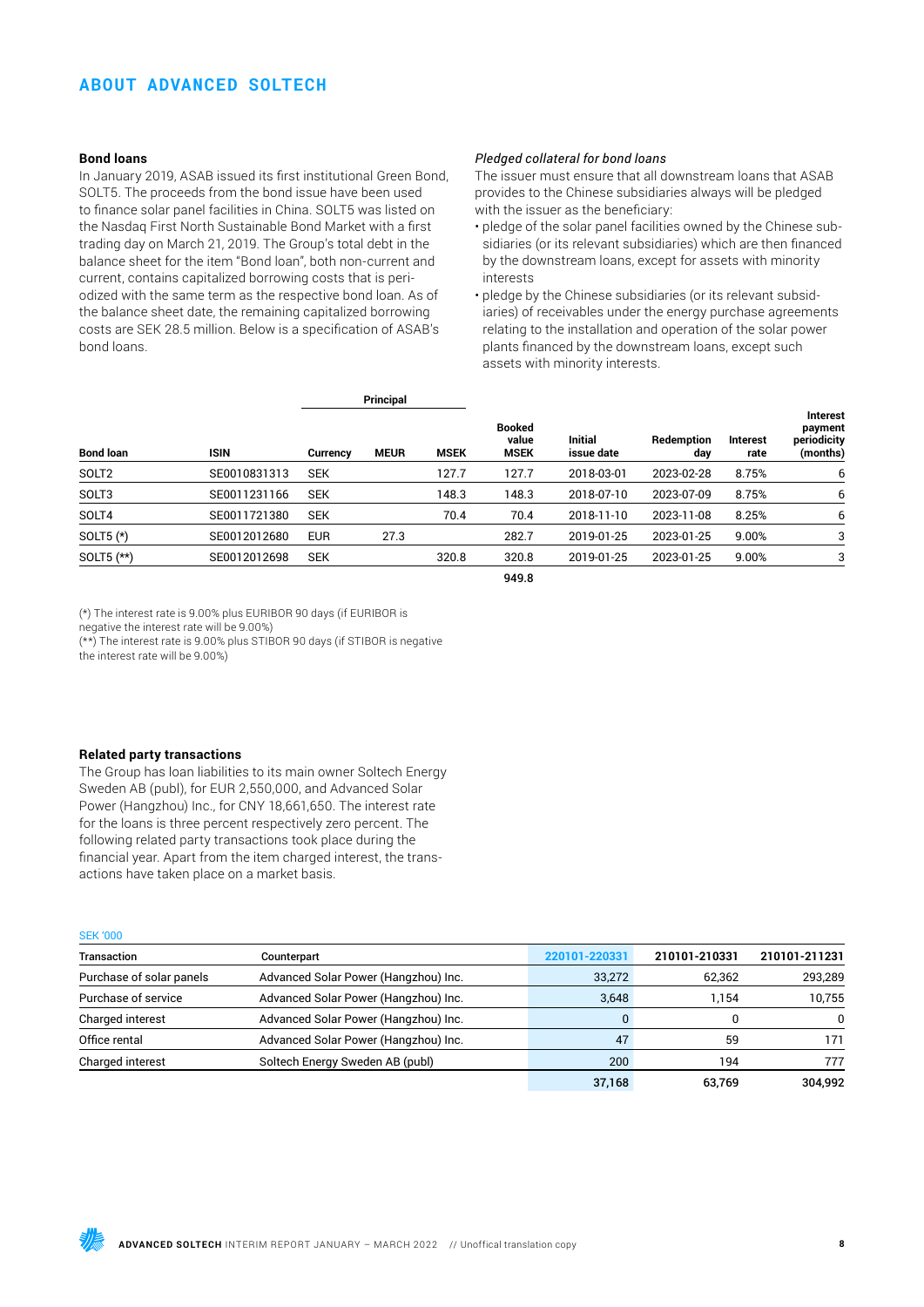### **Other information**

### **The Group**

The consolidated accounts cover the Swedish parent company Advanced Soltech Sweden AB (publ) ("ASAB") and the wholly owned subsidiaries

- Advanced SolTech Renewable Energy (Hangzhou) Co., Ltd
- Longrui Solar Energy (Suqian) Co., Ltd
- ST-Solar Holding AB

The parent company's operations are to finance the Group's solar energy facilities in China. ST-Solar Holding manages the Group's employee warrants. The two Chinese subsidiaries are in their turn the parent companies of local Chinese companies, established in different regions of China.

### **Risks**

All entrepreneurship and ownership of shares is associated with risk-taking and the operations of ASAB is no exception. When assessing the company, it is important to consider a number of risk factors, a selection of which is presented below in a summary. See the Annual report 2021 for a more detailed description of the Group's risks.

### **The share and owners**

The shares are listed for trading on Nasdaq OMX Stockholm, First North Growth Market. The number of shares in issue on 31 March 2022 was 38,747,539. The dilution effect depends on the warrant programs as described below.

| Number of shares       | 220101-220331 | 210101-210331 |
|------------------------|---------------|---------------|
| Opening balance (*)    | 38,747,539    | 21,578,350    |
| <b>Closing balance</b> | 38.747.539    | 21.578.350    |
|                        | .             |               |

(\*) Adjusted according to split 50:1, 2021-05-27

| Average number of shares | 220101-220331 | 210101-210331 |
|--------------------------|---------------|---------------|
| Before dilution          | 38.747.539    | 21.578.350    |
| After dilution           | 40.684.916    | 21,578,350    |

| <b>Major shareholders</b>                    | Number of<br>shares | Share<br>capital | Share<br>votes |
|----------------------------------------------|---------------------|------------------|----------------|
| SolTech Energy Sweden AB<br>(publ.)          | 11,373,941          | 29.35%           | 29.35%         |
| <b>Advanced Solar Power</b><br>Hangzhou Inc. | 10,943,940          | 28.24%           | 28.24%         |
| Isac Brandberg AB                            | 1,816,665           | 4.69%            | 4.69%          |
| The World We Want Foundation                 | 785,184             | 2.03%            | 2.03%          |
| Others                                       | 13.827.809          | 35.69%           | 35.69%         |
|                                              | 38.747.539          | 100.00%          | 100.00%        |

### *Warrant program*

On October 28, 2021, the Annual General Meeting resolved on four warrant programs, see table below. The total number of warrants that have been issued in the warrant programs corresponds to 5 percent of the share capital after the completion of the issues. This creates a potential dilution effect of 5 percent of the share capital after the completion of the issue. During the period, there have been no changes regarding the warrant programs..

| Warrant program      | <b>Decided</b><br>year | Number of<br>warrants | Number of<br>shares | Subscription<br>period | Subscription<br>price, SEK | Target group                     |
|----------------------|------------------------|-----------------------|---------------------|------------------------|----------------------------|----------------------------------|
| LTIP 2021/2024 I EC  | 2021                   | 542.466               | 542.466             | 241115-241216          | 36.45                      | <b>Employees Sweden</b>          |
| LTIP 2021/2024 II EC | 2021                   | 406.849               | 406.849             | 241115-241216          | 36.45                      | <b>Board of Directors Sweden</b> |
| LTIP 2021/2024 I     | 2021                   | 193.738               | 193.738             | 241115-241216          | 36.45                      | Employees China                  |
| LTIP 2021/2024 II    | 2021                   | 794.324               | 794.324             | 241115-241216          | 36.45                      | <b>Board of Directors China</b>  |
|                      |                        | 1,937,377             | 1,937,377           |                        |                            |                                  |

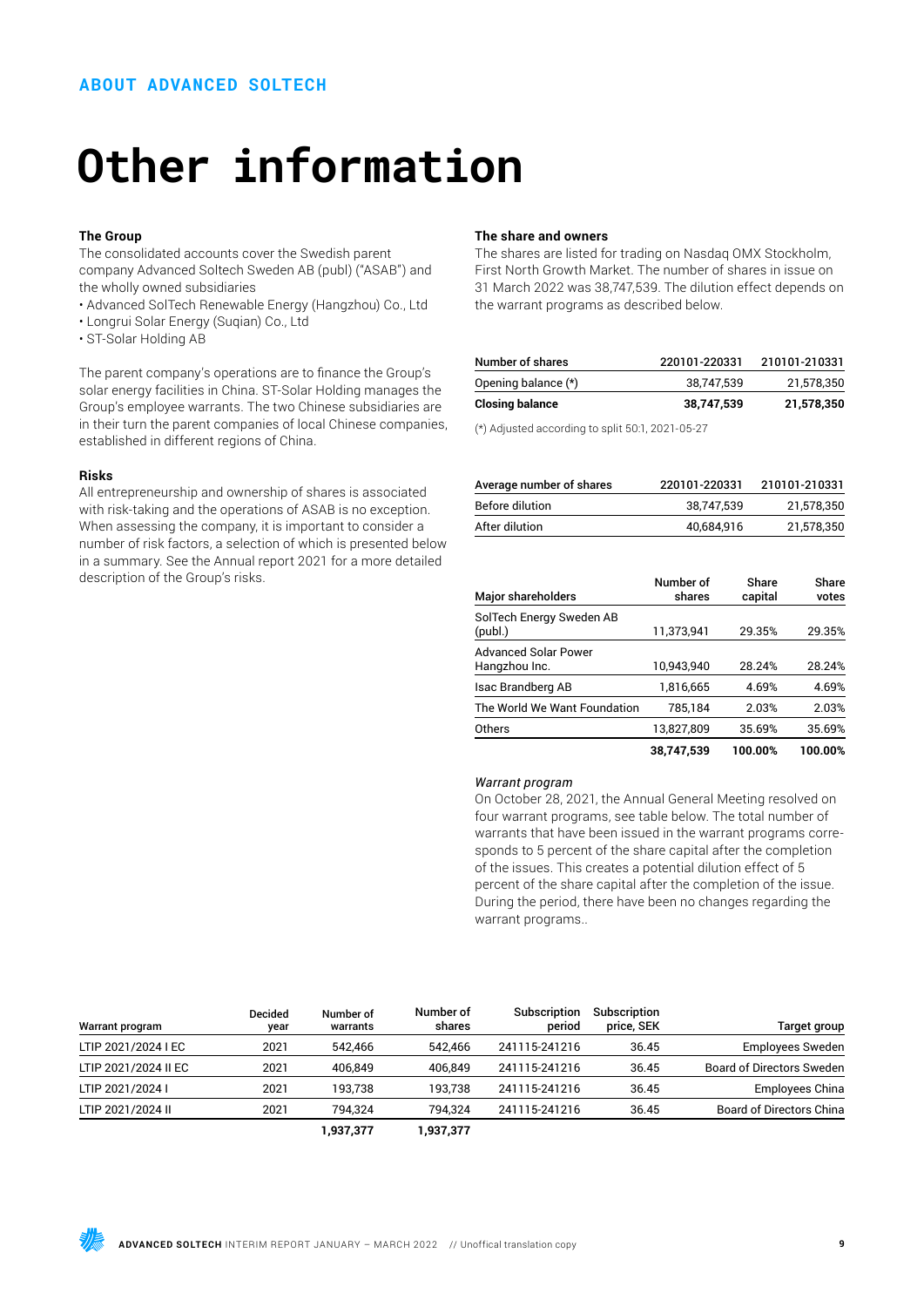### **Corporate governance**

Advanced Soltech Sweden AB (publ) is a Swedish public limited company. The company is formed in Sweden and was registered with Bolagsverket 2016-03-30 and has conducted operations since then. The company follows the rules of the Swedish Companies Act (2005: 551) and other applicable laws and regulations in Stockholm, Sweden where the company has its registered office. In addition to the this, the company applies Swedish and international accounting legislation that ensures that the financial the reporting meets the requirements.

The basis for the company's operations is the Articles of Association. The object of the company's operations is to conduct financing of the Group's solar energy plants, but not such operations referred to in the Banking and Financing Operations Act and activities compatible therewith.

For more information, see Annual Report 2021, section "Corporate Governance".

### **Sustainability**

### *Environmental responsibility*

ASAB will offer environmentally friendly products and services that are produced with the least possible resource and energy consumption and with low environmental impact. All solar cells owned by ASAB are collected for recycling when they are used up. Wise resource management is a key word within the company and great focus is placed on resource use, regardless of whether it concerns energy, premises, waste, travel or transport, and to reduce these based on reasonable efforts. ASAB works systematically and prevents pollution through a goal-oriented environmental work that is an integral part of the company's culture. Current environmental requirements together with environmental aspects and environmental goals form the basis for our work.

### *Social responsibility*

ASAB shall safeguard the integrity of the company's stakeholders and partners and handle information so that it is protected and managed in a responsible manner. We have a clear focus on sustainability, and we work to ensure that our partners are also expected to share our values and our code of conduct. It is through the employees' commitment, development and competence that we create a culture where we and our partners thrive. As an employer, we take our responsibility by offering each employee a developing and responsible job.

### *Other*

Diversity enriches and we therefore work actively with diversity and gender equality issues. We support and follow the principles of the UN Global Compact initiative.

### **Forward-looking statements**

All forward-looking statements in this report are based on the company's best judgment at the time of the report. Such statements, like all future assessments, contain risks and uncertainties, which may mean that the actual outcome will be different. In addition to what is required by current legislation. forward-looking statements only apply on the day they are made and the company does not undertake to update these in the light of new information or future events. The company does not provide any forecasts.

### **Auditor's review**

This report has not been subject to review by the company's auditors.

#### **Calendar**

- Annual General meeting will be held on May 19th, at 1700 CET
- Interim report for Q2 2022 will be published on August 23rd
- Interim report for Q3 2022 will be published on November 22nd

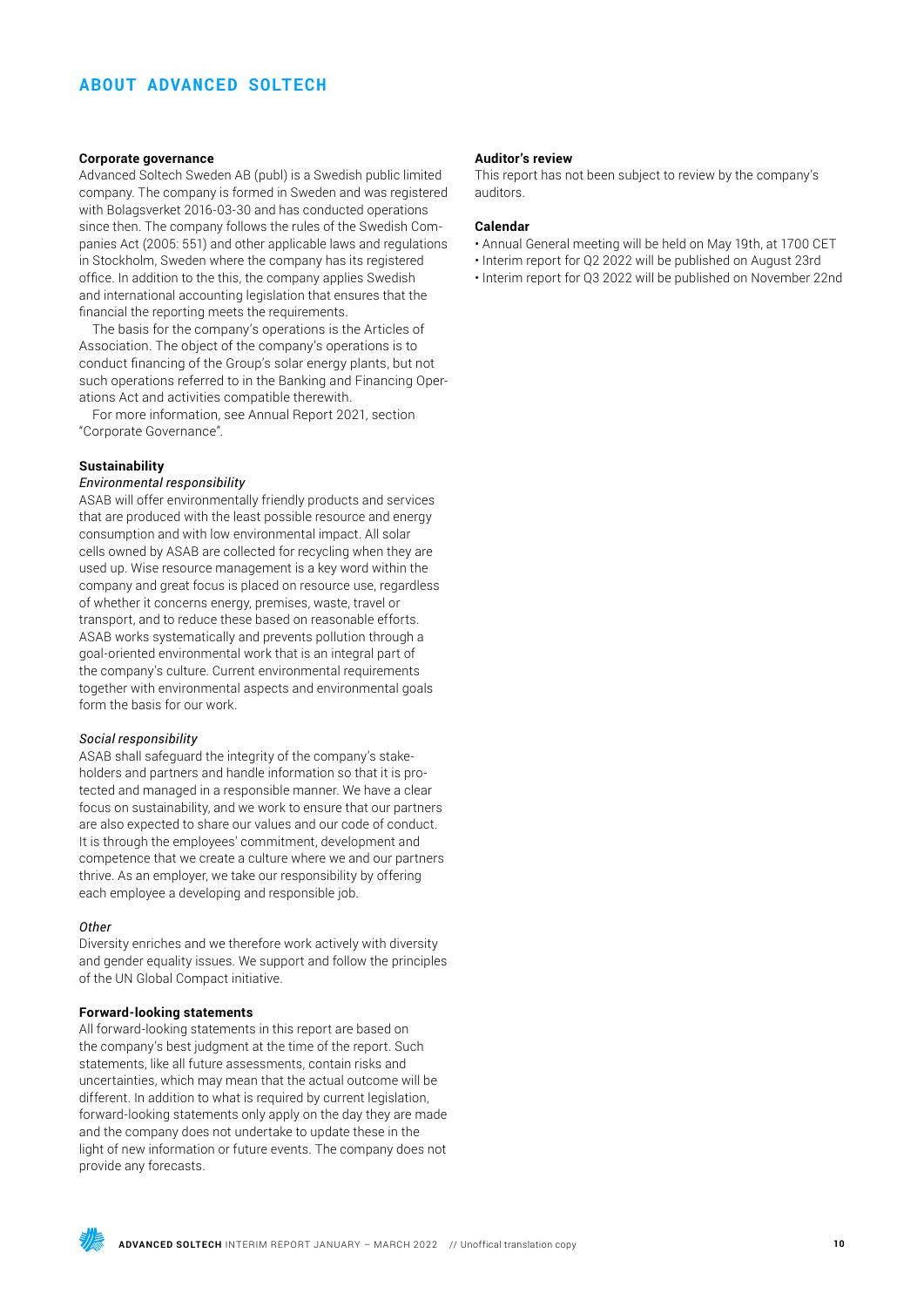### **Income Statement**

| (SEK 000')                                                            | 220101-220331 | 210101-210331 | 210101-211231 |
|-----------------------------------------------------------------------|---------------|---------------|---------------|
| Net revenue                                                           | 25,584        | 19,708        | 117,350       |
| Other operating income                                                | 7,095         | 7,332         | 36,177        |
| <b>Total revenue</b>                                                  | 32,679        | 27,040        | 153,526       |
| <b>OPERATING EXPENSES</b>                                             |               |               |               |
| Other external expenses                                               | $-9,063$      | $-5,619$      | $-28,351$     |
| Personnel expenses                                                    | $-4,205$      | $-3,025$      | $-14,169$     |
| Depreciation and amortization                                         | $-15,727$     | $-11,282$     | $-50,086$     |
| Other operating expenses                                              | $\mathbf 0$   | 0             | $-247$        |
| <b>Total operating expenses</b>                                       | $-28,995$     | $-19,926$     | $-92,853$     |
| <b>Operating profit / EBIT</b>                                        | 3,684         | 7,114         | 60,674        |
| <b>RESULT FROM FINANCIAL ITEMS</b>                                    |               |               |               |
| Interest income and similar income items                              | 196           | 34            | 149           |
| Interest expenses and similar charges                                 | $-32,347$     | $-32,258$     | $-129,920$    |
| Currency gains and losses                                             | 20,939        | 40,080        | 92,843        |
| <b>Profit after financial items</b>                                   | $-7,528$      | 14,970        | 23,745        |
| Tax                                                                   | $\bf{0}$      | 1             | $-7,499$      |
| The result for the period                                             | $-7,528$      | 14,971        | 16,246        |
| Attributable to the parent company's owners                           | $-7,327$      | 15,038        | 16,041        |
| Minority interest                                                     | $-201$        | $-67$         | 205           |
| Earnings per share for the period before dilution, SEK                | $-0,19$       | 0,70          | 0,67          |
| Earnings per share for the period after dilution, SEK                 | $-0,19$       | 0,70          | 0,66          |
|                                                                       |               |               |               |
| Weighted average number of outstanding ordinary shares                | 38,747,539    | 21,578,350    | 23,919,656    |
| Weighted average number of outstanding ordinary shares after dilution | 40,684,916    | 21,578,350    | 24,263,384    |

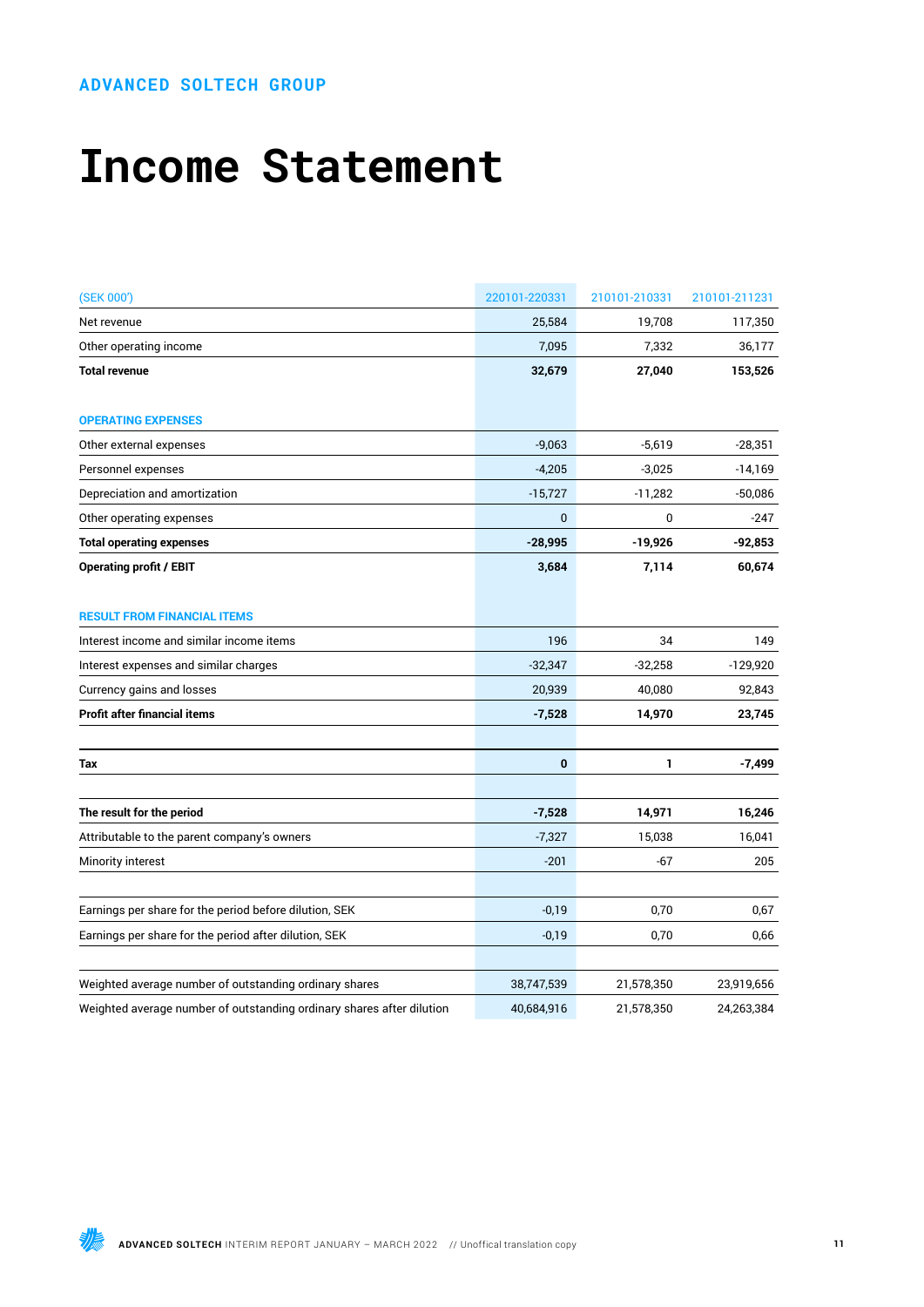## **Balance Sheet**

| (SEK 000')                                | 2022-03-31     | 2021-03-31 | 2021-12-31 |
|-------------------------------------------|----------------|------------|------------|
| <b>ASSETS</b>                             |                |            |            |
| <b>Fixed assets</b>                       |                |            |            |
| Intangible fixed assets                   |                |            |            |
| Total intangible fixed assets             | 45,927         | 44,245     | 45,253     |
| <b>Total intangible fixed assets</b>      | 45,927         | 44,245     | 45,253     |
| <b>Tangible fixed assets</b>              |                |            |            |
| Solar PV installations                    | 1,378,340      | 1,091,148  | 1,302,133  |
| Solar PV installations under construction | 45,820         | 0          | 69,205     |
| Other tangible assets                     | 2,423          | 1,643      | 2,458      |
| <b>Total tangible fixed assets</b>        | 1,426,583      | 1,092,791  | 1,373,796  |
| <b>Financial assets</b>                   |                |            |            |
| Other long-term receivables               | 92,068         | 97,510     | 90,297     |
| Deferred tax assets                       | 1,388          | 9,902      | 1,349      |
| <b>Total financial fixed assets</b>       | 93,456         | 107,412    | 91,646     |
| <b>Total fixed assets</b>                 | 1,565,966      | 1,244,448  | 1,510,695  |
| <b>Current assets</b>                     |                |            |            |
| Short-term receivables                    |                |            |            |
| Accounts receivable                       | 35,948         | 26,406     | 36,233     |
| Tax Receievable                           | $\overline{0}$ | 147        | 0          |
| Other receivables                         | 23,376         | 20,695     | 25,197     |
| Prepaid expenses and accrued income       | 29,404         | 33,683     | 20,056     |
| <b>Total current receivables</b>          | 88,728         | 80,931     | 81,486     |
| <b>Cash and bank balances</b>             |                |            |            |
| Cash and bank balances                    | 64,337         | 29,725     | 160,724    |
| Total cash and bank balances              | 64,337         | 29,725     | 160,724    |
| Total current assets                      | 153,065        | 110,656    | 242,210    |
| <b>TOTAL ASSETS</b>                       | 1,719,031      | 1,355,104  | 1,752,905  |

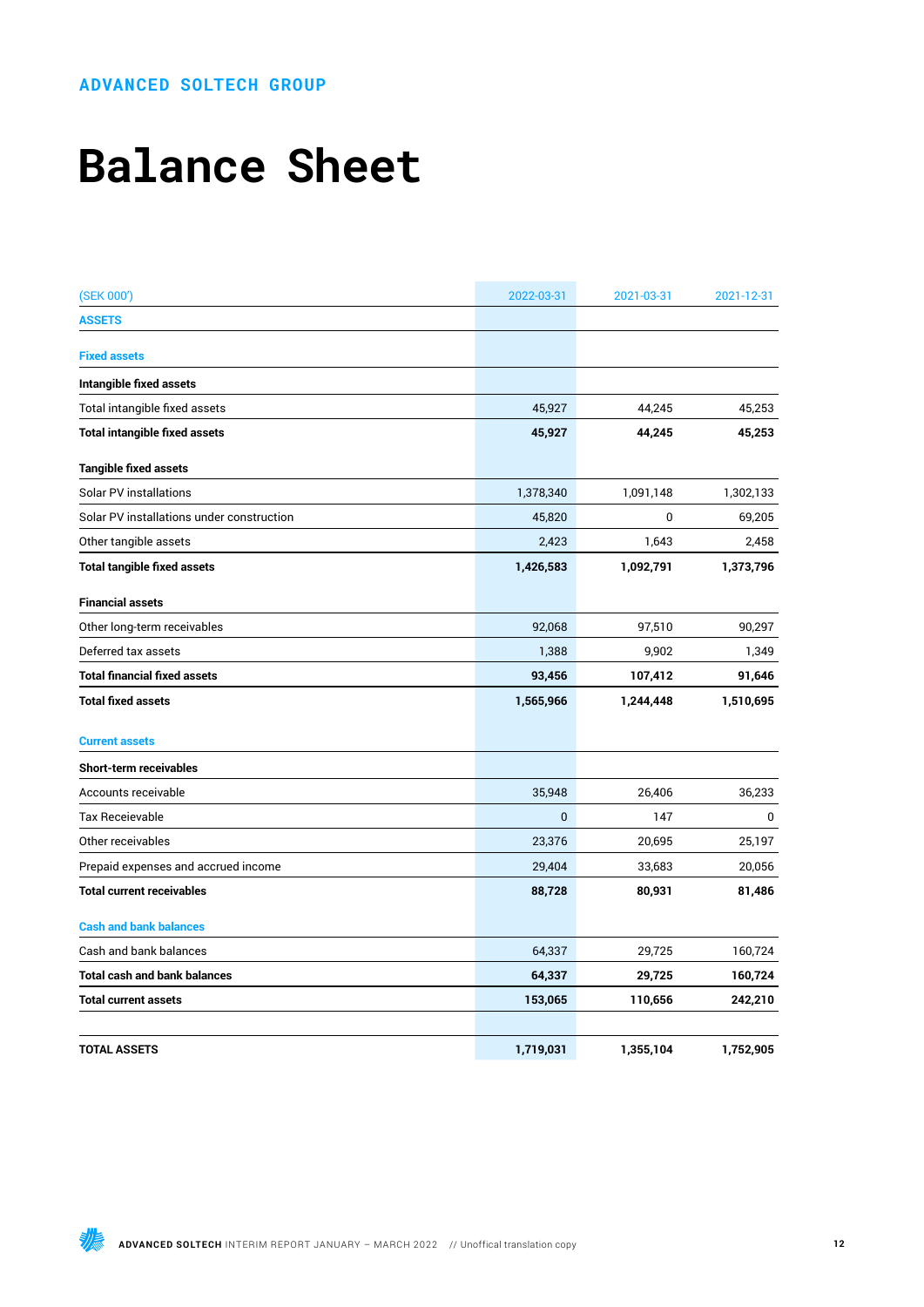# **Balance Sheet, continued**

| (SEK 000')                                             | 2022-03-31   | 2021-03-31 | 2021-12-31  |
|--------------------------------------------------------|--------------|------------|-------------|
| <b>EQUITY AND LIABILITIES</b>                          |              |            |             |
| <b>Equity</b>                                          |              |            |             |
| Share capital                                          | 7,750        | 4,316      | 7,750       |
| Ongoing new share issue                                | 552,860      | 331,950    | 552,860     |
| Additional paid in capital                             | $-50,569$    | $-96,933$  | -61,155     |
| Retained earnings including profit/loss for the period |              |            |             |
| Equity related to:                                     |              |            |             |
| Owners of the parent company                           | 502,510      | 231,925    | 491,946     |
| Minority interest in equity                            | 7,531        | 7,408      | 7,509       |
| <b>Total equity</b>                                    | 510,041      | 239,333    | 499,455     |
| <b>Provisions</b>                                      |              |            |             |
| Deferred tax liability                                 | 12,410       | 8,510      | 12,054      |
| <b>Total provisions</b>                                | 12,410       | 8,510      | 12,054      |
| <b>Non-current liabilities</b>                         |              |            |             |
| Other non-current liabilities                          | 69,772       | 37,018     | 68,096      |
| Liabilities to group companies                         | $\mathbf{0}$ | 28,064     | $\mathbf 0$ |
| Bond loan                                              | 209,017      | 893,558    | 911,966     |
| <b>Total non-current liabilities</b>                   | 278,789      | 958,640    | 980,062     |
| <b>Current liabilities</b>                             |              |            |             |
| Liabilities to credit institutions                     | 48,196       | 0          | 46,814      |
| Bond loan                                              | 712,337      | 0          | 0           |
| Accounts payable                                       | 97,297       | 105,961    | 130,478     |
| <b>Tax liabilities</b>                                 | 3,343        | 9,364      | 3,247       |
| Other current liabilities                              | 21,181       | 12,387     | 18,083      |
| Accrued expenses and prepaid income                    | 35,437       | 20,909     | 62,713      |
| <b>Total current liabilities</b>                       | 917,791      | 148,621    | 261,335     |
| <b>TOTAL EQUITY AND LIABILITIES</b>                    | 1,719,031    | 1,355,104  | 1,752,905   |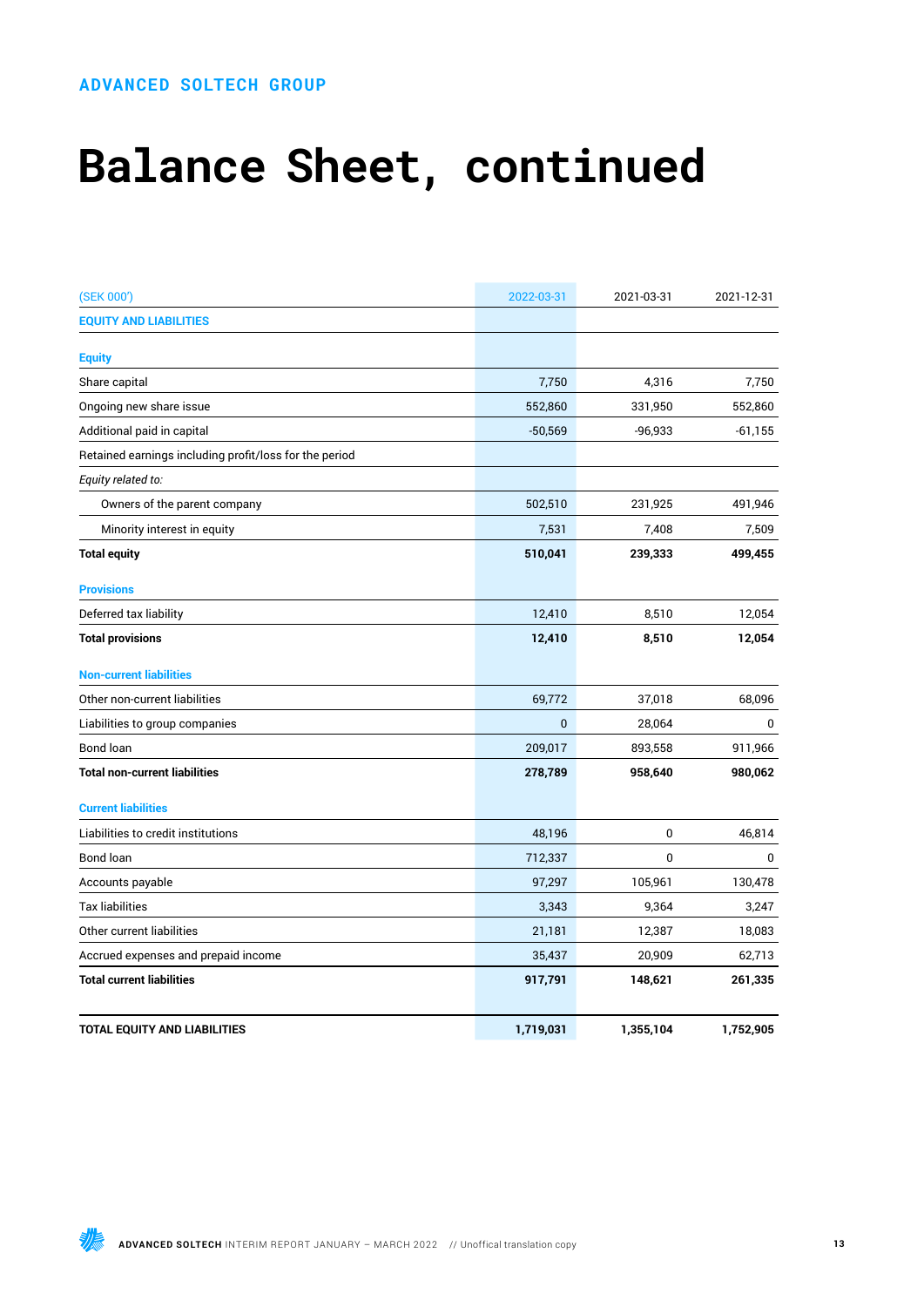# **Changes in equity**

| 220101-220331                  | <b>Share</b> | Other<br>contributed | Translation | <b>Retained earnings</b><br>including profit |              | <b>Minority</b> |                     |
|--------------------------------|--------------|----------------------|-------------|----------------------------------------------|--------------|-----------------|---------------------|
| (SEK 000')                     | capital      | equity               | reserve     | for the period                               | <b>Total</b> | share           | <b>Total equity</b> |
| Opening balance                | 7.750        | 552.860              | 37.570      | $-106.234$                                   | 491.946      | 7.509           | 499,455             |
| Result for the period          |              | 0                    | 17.891      | $-7.327$                                     | 10.564       | $-201$          | 10,363              |
| <b>Translation differences</b> |              |                      | 0           | 0                                            | 0            | 223             | 223                 |
| <b>Closing balance</b>         | 7.750        | 552.860              | 55.461      | $-113.561$                                   | 502.510      | 7.531           | 510,041             |

| 210101-210331                  |                         | Other                 |                        | <b>Retained earnings</b>           |              |                          |                     |
|--------------------------------|-------------------------|-----------------------|------------------------|------------------------------------|--------------|--------------------------|---------------------|
| (SEK 000')                     | <b>Share</b><br>capital | contributed<br>equity | Translation<br>reserve | including profit<br>for the period | <b>Total</b> | <b>Minority</b><br>share | <b>Total equity</b> |
| Opening balance                | 4.316                   | 331.950               | $-15.647$              | $-124.987$                         | 195.632      | 7.045                    | 202,677             |
| Result for the period          |                         | 0                     | 0                      | 15.038                             | 15.038       | $-67$                    | 14,971              |
| <b>Translation differences</b> |                         | 0                     | 21.896                 | 0                                  | 21.896       | 412                      | 22,308              |
| <b>Dividends</b>               | 0                       | 0                     | 0                      | $\Omega$                           | 0            | $-623$                   | $-623$              |
| <b>Closing balance</b>         | 4.316                   | 331.950               | 6,249                  | $-109.949$                         | 232.566      | 6.767                    | 239,333             |

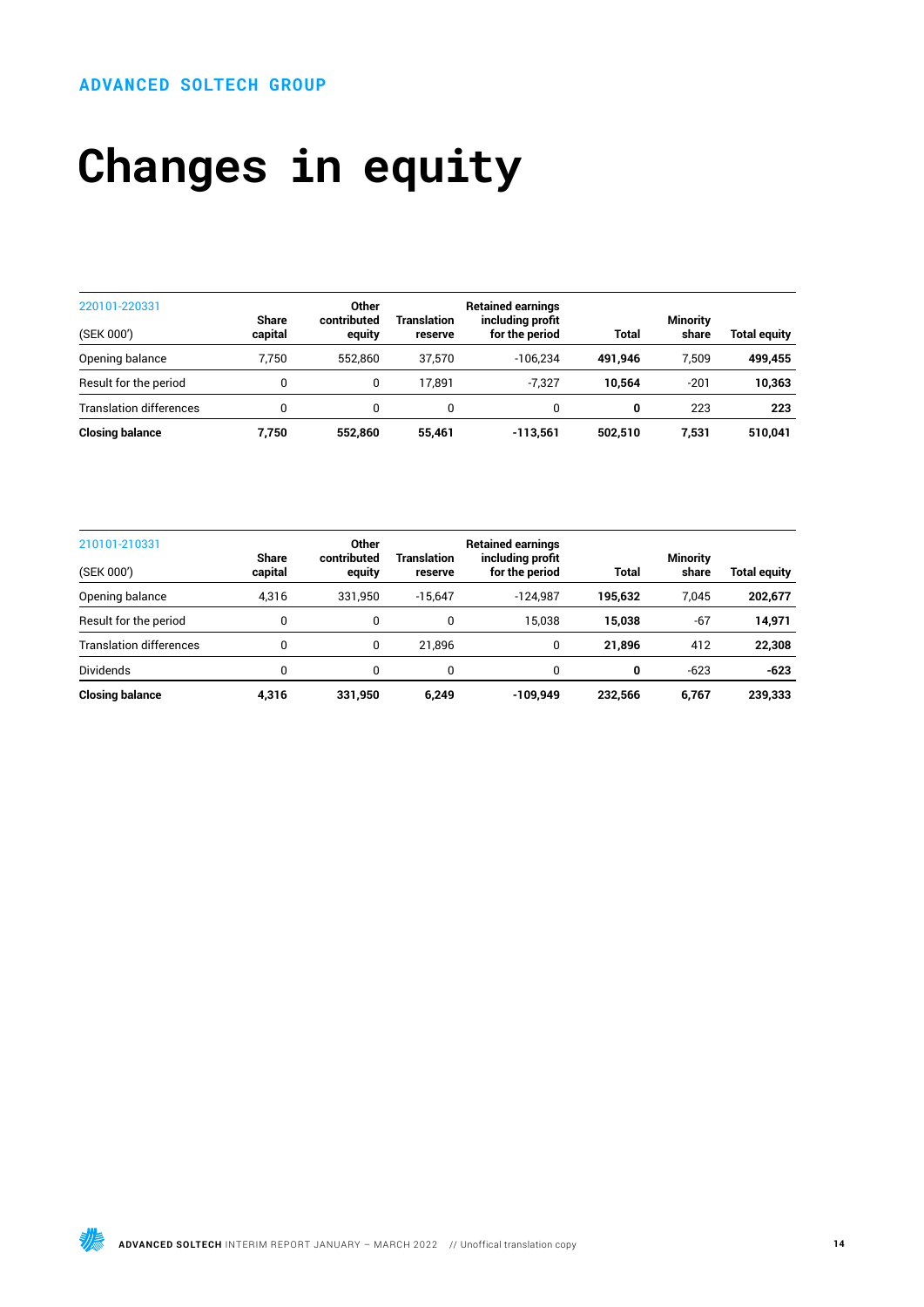# **Cash flow analysis**

| (SEK 000')                                          | 220101-220331 | 210101-210331 | 210101-211231 |
|-----------------------------------------------------|---------------|---------------|---------------|
| <b>Cash flows from operating activities</b>         |               |               |               |
| Operating profit (EBIT)                             | 3,684         | 7,114         | 60,674        |
| Adjustment for depreciation and amortization        | 15,727        | 11,282        | 50,086        |
| Adjustment for items not included in the cash flow  | 1,296         | $-134$        | $-10,437$     |
|                                                     | 20,707        | 18,262        | 100,323       |
|                                                     |               |               |               |
| Interest received                                   | 196           | 34            | 149           |
| Interest paid                                       | $-30,684$     | $-32,441$     | $-92,640$     |
| Income tax paid                                     | $\mathbf{0}$  | $-374$        | $-2,662$      |
|                                                     | $-30,488$     | $-32,781$     | $-95,153$     |
| Change in accounts receivables                      | 1,367         | $-1,395$      | $-9,006$      |
| Change in other short-term receivables              | $-6,530$      | $-7,881$      | 6,219         |
| Change in accounts payables                         | $-24,238$     | 44,741        | 62,364        |
| Change in other current liabilities                 | $-18,727$     | 3,336         | 39,594        |
| Cash flow from working capital                      | $-48,128$     | 38,801        | 99,171        |
| <b>Cash flow from operating activities</b>          | $-57,909$     | 24,282        | 104,341       |
| <b>Investing activities</b>                         |               |               |               |
| Investments in tangible fixed assets                | $-40,575$     | $-62,374$     | $-296,291$    |
| Change in other financial fixed assets              | $-1,713$      | $-6,695$      | $-2,868$      |
| <b>Cash flow from investing activities</b>          | $-42,288$     | -69,069       | $-299,159$    |
| <b>Financing activities</b>                         |               |               |               |
| Shareholders' contributions                         | $\bf{0}$      | 0             | 268,829       |
| Share issue cost                                    | $\mathbf 0$   | 0             | $-44,485$     |
| Net proceeds from new loans                         | $\bf{0}$      | 0             | 46,814        |
| Payment of warrants                                 | $\mathbf 0$   | 0             | 2,712         |
| Dividends to minority interest                      | $\bf{0}$      | $-623$        | $-639$        |
| <b>Cash flow from financing activities</b>          | $\bf{0}$      | $-623$        | 273,231       |
| Cash flow for the period                            | $-100, 197$   | $-45,410$     | 78,413        |
| Translation difference in cash and cash equivalents | 3,810         | 1,810         | 8,986         |
| Cash and cash equivalents opening balance           | 160,724       | 73,325        | 73,325        |
| Cash and cash equivalents closing balance           | 64,337        | 29,725        | 160,724       |

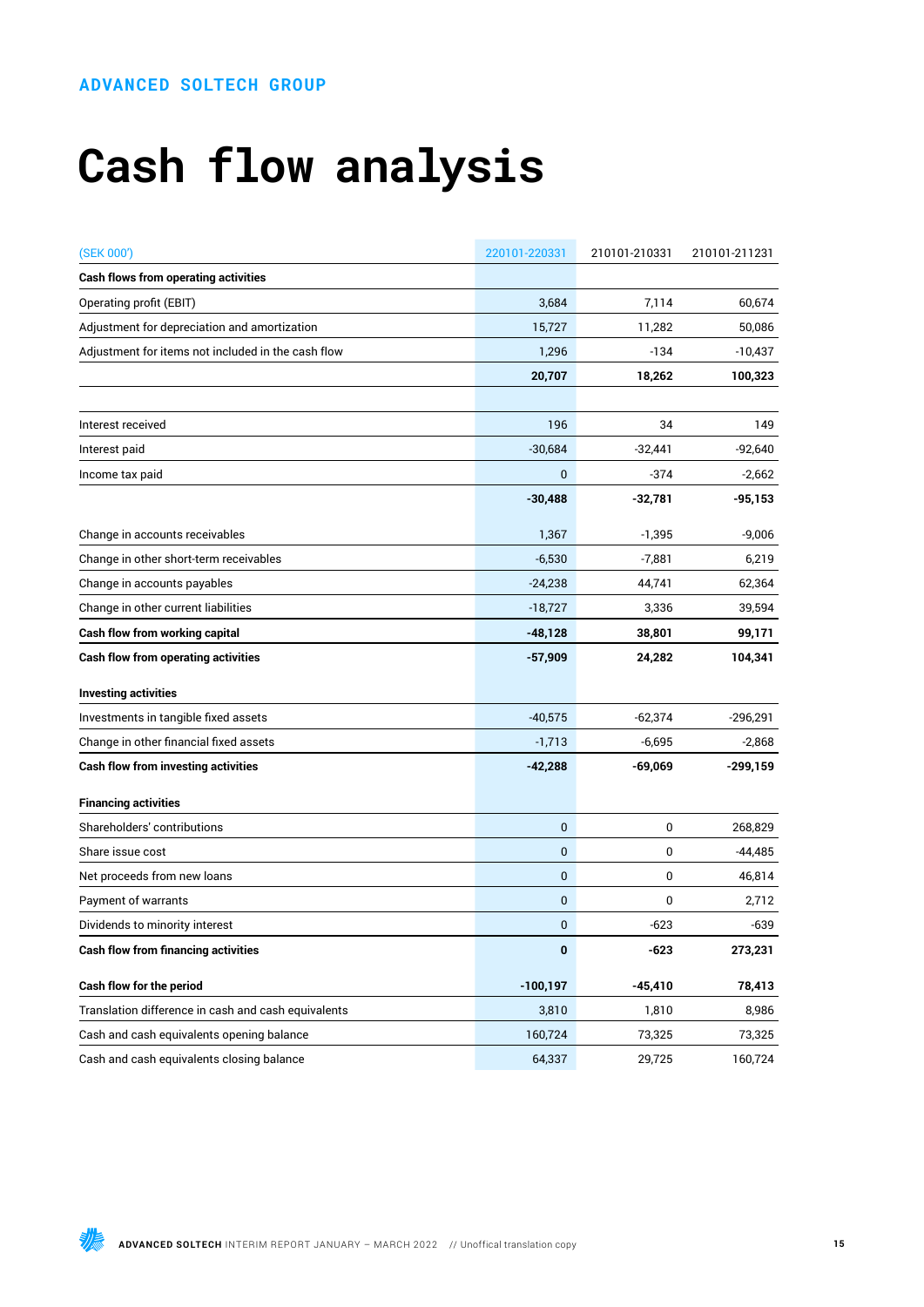### **PARENT COMPANY**

### **Income Statement**

| (SEK 000')                               | 220101-220331  | 210101-210331 | 210101-211231 |
|------------------------------------------|----------------|---------------|---------------|
| <b>REVENUES</b>                          |                |               |               |
| Net revenue                              | 839            | 0             | 2,599         |
| Other operating income                   | $\overline{0}$ | 14            | 16            |
| <b>Total revenue</b>                     | 839            | 14            | 2,615         |
| <b>OPERATING EXPENSES</b>                |                |               |               |
| Other external expenses                  | $-1,567$       | $-693$        | $-3,005$      |
| Personnel expenses                       | $-3,325$       | $-2,298$      | $-11,016$     |
| Depreciation and amortization            | $-1$           | -1            | -5            |
| Other operating expenses                 | $\overline{0}$ | $-1$          | $-247$        |
| <b>Total operating expenses</b>          | $-4,893$       | $-2,993$      | $-14,273$     |
| <b>Operating profit / EBIT</b>           | $-4,054$       | $-2,979$      | $-11,658$     |
| <b>RESULT FROM FINANCIAL ITEMS</b>       |                |               |               |
| Interest income and similar income items | 19,242         | 19,046        | 76,403        |
| Interest expenses and similar charges    | $-25,194$      | $-25,051$     | $-101,298$    |
| Currency gains and losses                | 5,432          | 9,302         | 10,412        |
| <b>Profit after financial items</b>      | $-4,574$       | 318           | $-26,141$     |
| Group contributions                      | 0              | 0             | 69            |
| Tax                                      | $\bf{0}$       | $-213$        | $-213$        |
| The result for the period                | $-4,574$       | 105           | $-26,285$     |

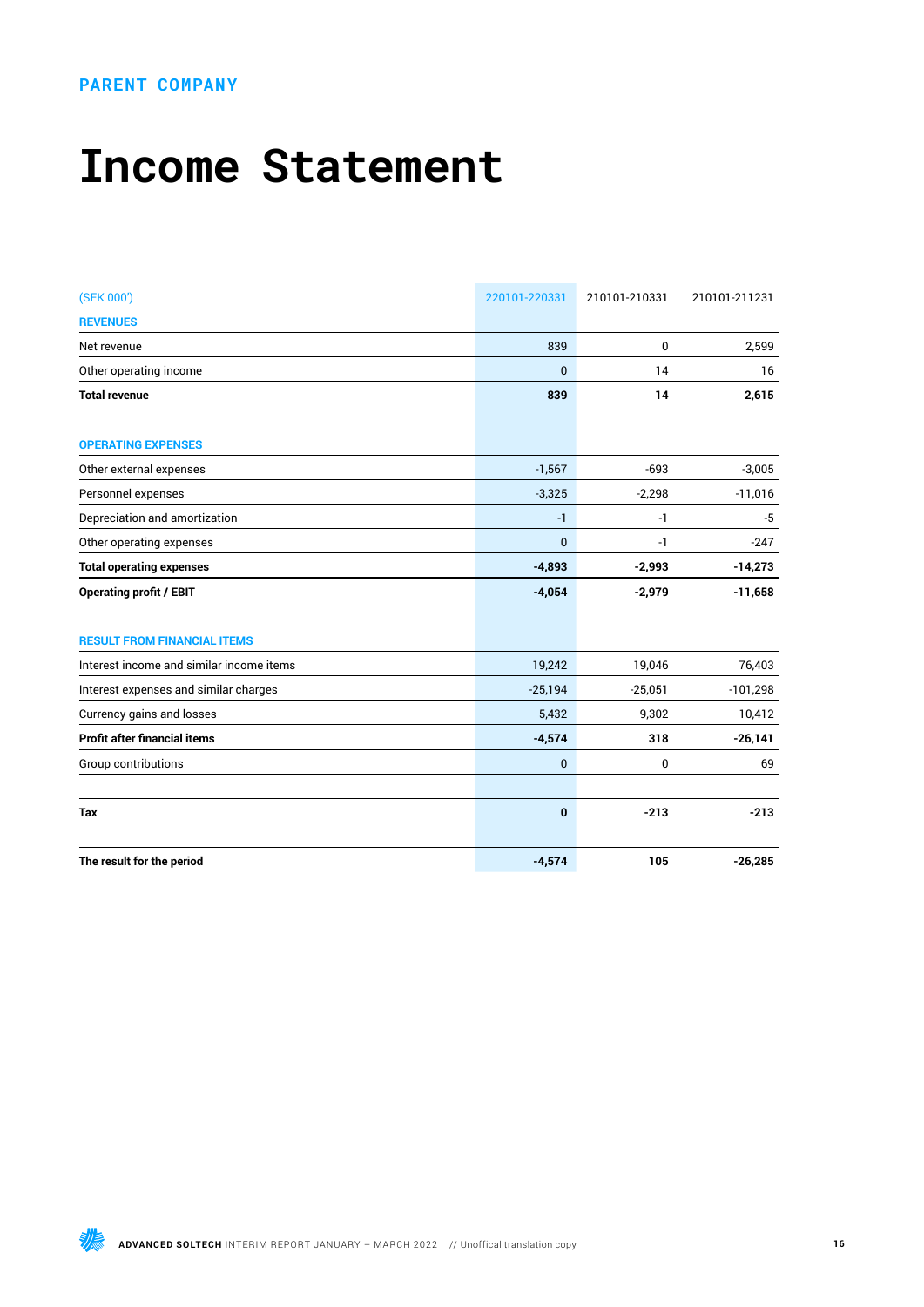### **PARENT COMPANY**

### **Balance Sheet**

| (SEK 000')                          | 2022-03-31   | 2021-03-31 | 2021-12-31 |
|-------------------------------------|--------------|------------|------------|
| <b>ASSETS</b>                       |              |            |            |
| <b>Fixed assets</b>                 |              |            |            |
| <b>Tangible fixed assets</b>        |              |            |            |
| Other tangible assets               | 17           | 21         | 18         |
| <b>Total tangible fixed assets</b>  | 17           | 21         | 18         |
| <b>Financial assets</b>             |              |            |            |
| Shares in group companies           | 618,660      | 461,922    | 618,660    |
| Receivables from group companies    | 748,144      | 740,845    | 740,075    |
| <b>Total financial fixed assets</b> | 1,366,804    | 1,202,767  | 1,358,735  |
| <b>Total fixed assets</b>           | 1,366,821    | 1,202,788  | 1,358,753  |
| <b>Current assets</b>               |              |            |            |
| <b>Receivables</b>                  |              |            |            |
| Receivables from group companies    | 101,364      | 54,628     | 83,447     |
| Tax receivable                      | $\mathbf{0}$ | 147        | 0          |
| Other receivables                   | 381          | 444        | 633        |
| Prepaid expenses and accrued income | 934          | 7,523      | 411        |
| <b>Total current receivables</b>    | 102,679      | 62,742     | 84,491     |
| <b>Cash and bank balances</b>       |              |            |            |
| Cash and bank balances              | 17,182       | 4,969      | 48,683     |
| <b>Total cash and bank balances</b> | 17,182       | 4,969      | 48,683     |
| <b>Total current assets</b>         | 119,861      | 67,711     | 133,174    |
|                                     |              |            |            |
| <b>TOTAL ASSETS</b>                 | 1,486,682    | 1,270,499  | 1,491,927  |

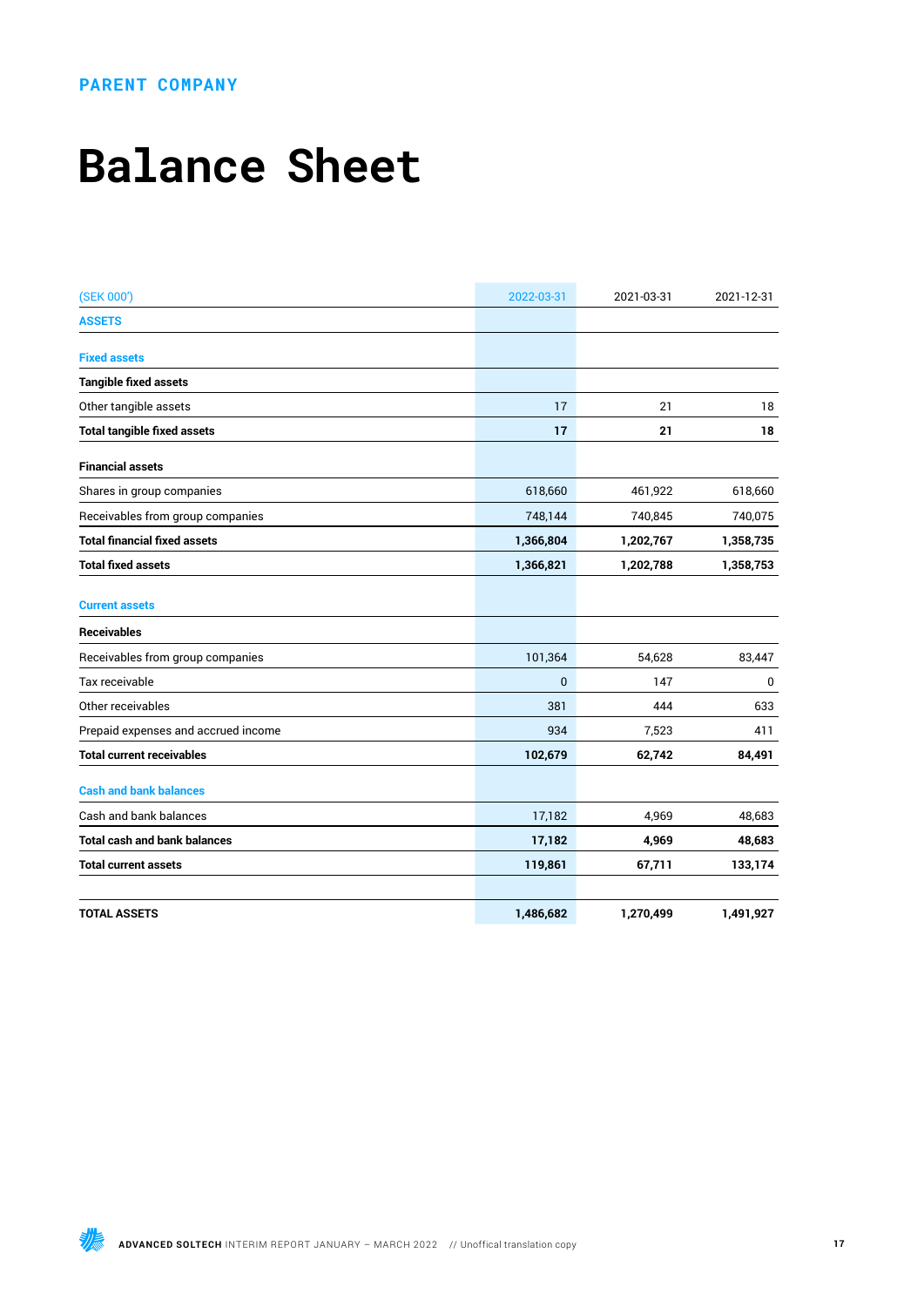### **PARENT COMPANY**

# **Balance Sheet, continued**

| (SEK 000')                          | 2022-03-31   | 2021-03-31 | 2021-12-31   |
|-------------------------------------|--------------|------------|--------------|
| <b>EQUITY AND LIABILITIES</b>       |              |            |              |
| <b>Equity</b>                       |              |            |              |
| <b>Restricted equity</b>            |              |            |              |
| Share capital                       | 7,750        | 4,316      | 7,750        |
| <b>Unrestricted equity</b>          |              |            |              |
| Share premium fund                  | 567,211      | 346,301    | 567,211      |
| Retained earnings                   | $-69,339$    | $-45,766$  | $-43,054$    |
| Profit (loss) for the year          | $-4,574$     | 105        | $-26,285$    |
| <b>TOTAL EQUITY</b>                 | 501,048      | 304,956    | 505,622      |
| <b>Long-term liabilities</b>        |              |            |              |
| Liabilities to group companies      | $\mathbf{0}$ | 28,064     | $\pmb{0}$    |
| Bond loan                           | 218,690      | 918,284    | 929,771      |
| Other long-term liabilities         | 29,131       | 0          | 28,621       |
| <b>Total long-term liabilities</b>  | 247,821      | 946,348    | 958,392      |
| <b>Current liabilities</b>          |              |            |              |
| <b>Bond loan</b>                    | 718,055      | 0          | $\mathbf{0}$ |
| Accounts payable                    | 717          | 36         | 145          |
| Other current liabilities           | 156          | 784        | 233          |
| Accrued expenses and prepaid income | 18,885       | 18,375     | 27,535       |
| <b>Total current liabilities</b>    | 737,813      | 19,195     | 27,913       |
| <b>TOTAL EQUITY AND LIABILITIES</b> | 1,486,682    | 1,270,499  | 1,491,927    |

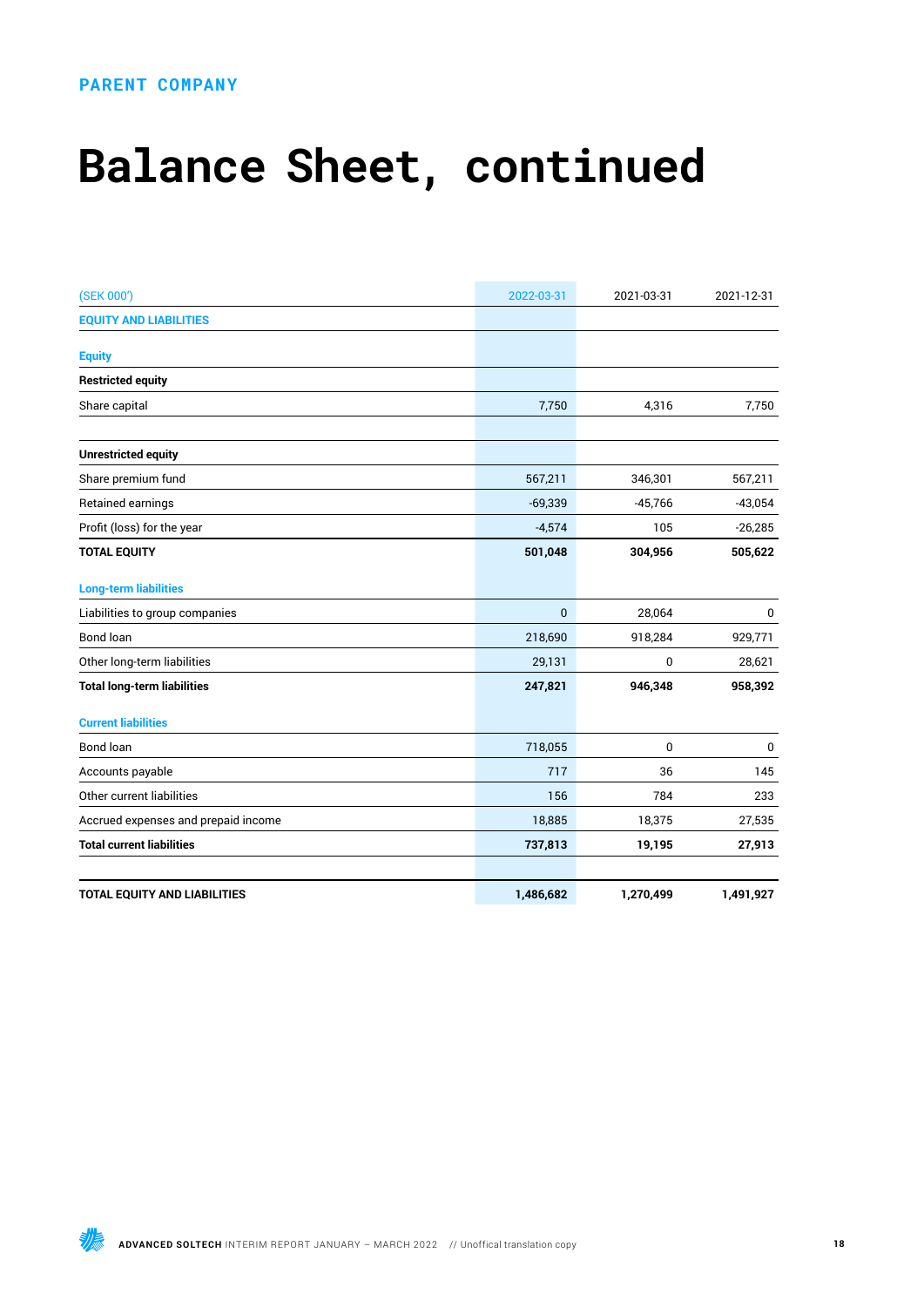## **Changes in equity**

#### 220101-220331

|                        | <b>Restricted equity</b> | Unrestricted equity         |                              |                                 |                  |
|------------------------|--------------------------|-----------------------------|------------------------------|---------------------------------|------------------|
| (SEK,000')             | <b>Share</b><br>capital  | <b>Retained</b><br>earnings | <b>Share</b><br>premium fund | <b>Result for</b><br>the period | Total,<br>equity |
| Opening balance        | 7.750                    | $-43.054$                   | 567.211                      | $-26.285$                       | 505,622          |
| Disposition of results | 0                        | $-26.285$                   | 0                            | 26.285                          | $\mathbf{0}$     |
| Result for the period  | 0                        | 0                           | $\mathbf{0}$                 | $-4.574$                        | $-4.574$         |
| <b>Closing balance</b> | 7.750                    | $-69,339$                   | 567,211                      | $-4,574$                        | 501,048          |

### 210101-210331

|                        | <b>Restricted</b><br>equity |                             | Unrestricted equity          |                                 |                  |
|------------------------|-----------------------------|-----------------------------|------------------------------|---------------------------------|------------------|
| (SEK,000')             | <b>Share</b><br>capital     | <b>Retained</b><br>earnings | <b>Share</b><br>premium fund | <b>Result for</b><br>the period | Total,<br>equity |
| Opening balance        | 4.316                       | 2.829                       | 346.301                      | $-48.595$                       | 304,851          |
| Disposition of results | 0                           | -48.595                     | 0                            | 48.595                          | $\Omega$         |
| Result for the period  | 0                           | 0                           | 0                            | 105                             | 105              |
| <b>Closing balance</b> | 4,316                       | -45,766                     | 346,301                      | 105                             | 304,956          |

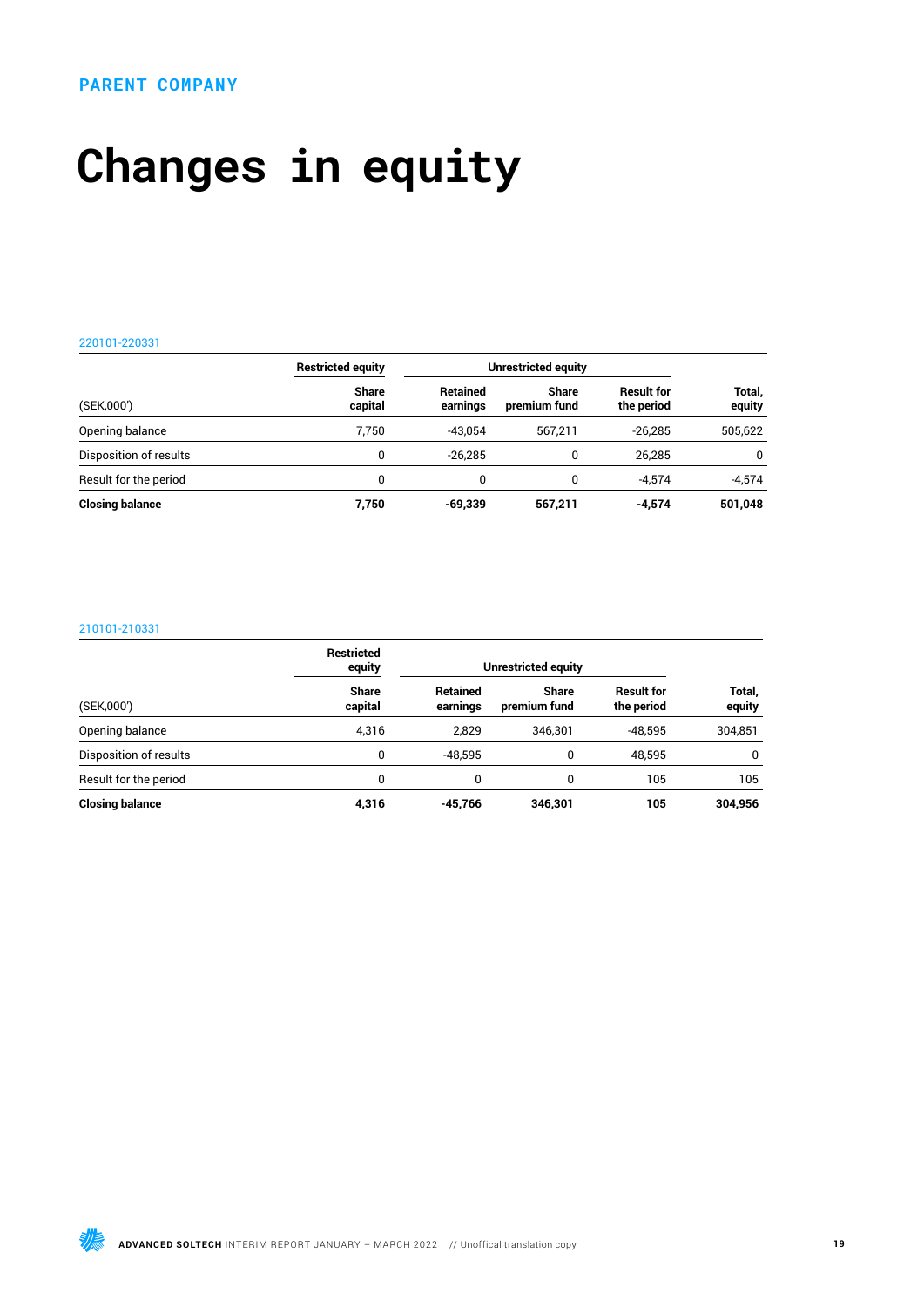### **Notes**

### **Note 1. Accounting and valuation principles**

### **General accounting principles**

The report and group accounting have been prepared in accordance with the Swedish Annual Accounts Act (1995:1554) and the Swedish Accounting Standards Board's general guidelines BFNAR 2012:1 Annual Report and Consolidated Financial Statements ("K3"). The Financial Statements are stated in thousands of kronor (kSEK) unless otherwise stated. Rounding errors may occur. The parent company's accounting currency is Swedish kronor, which also constitutes the accounting currency for the group.

The same accounting principles and calculation bases as in the most recent annual report has been applied.

### **Note 2. Estimates and assessments**

Estimates and assessments are evaluated on an ongoing basis and are based on historical experience and other factors, including expectations of future events that are considered reasonable under current circumstances. The estimates for accounting purposes that result from these, will by definition rarely correspond to the actual result. The estimates and assumptions that entail a significant risk of significant adjustments in the reported values of assets and liabilities in the coming years are dealt with in outline below.

### **Intangible fixed assets**

The Group reports intangible assets that consist of customer contracts in the Group's operation in China. An examination of whether there is a need for impairment is made when there is an indication. If such an indication exists and the decline is assessed to be permanent, the need for impairment is determined after calculation of the asset's recoverable amount, which consists of the higher of the value in use and fair value. Impairment is made if the recoverable amount is less than the carrying amount. The value in use is calculated as the present value of future payments that the Company is expected to take advantage of by using the asset. No impairment losses have been identified.

### **Tangible fixed assets**

Solar energy plants are reported at acquisition value reduced with accumulated depreciation and write-downs. The Company's applied depreciation period is based on the Company's assessment of the life of the products, and that the depreciation period correlates with the life of the customer contracts. An examination of whether there is a need for impairment is made when there is an indication. Impairment is reported in cases where the value of the facility exceeds the value of the existing underlying contract. No impairment losses have been identified.

### **Financial fixed assets**

At each balance sheet date, the company assesses whether there is any indication of impairment in any of the group's financial fixed assets. If such an indication exists and the decline is assessed to be permanent, the need for impairment is determined after calculation of the asset's recoverable amount, which consists of the higher of the value in use and fair value. Impairment is made if the recoverable amount is less than the carrying amount. The value in use is calculated as the present value of future payments that the Company is expected to take advantage of by utilizing the asset.

### *Shares in subsidiaries*

The group makes an annual forecast for future discounted cash flows regarding operations in China, in order to assess any need for impairment. No impairment requirements have been identified.

### *VAT Receivable*

The Chinese companies have a VAT receivable which has mostly arisen when investment in solar panels has been made when installing customer projects. In Chinese tax legislation, VAT surpluses from the Company are not paid out, but set-off can be made against outgoing VAT when invoicing electricity to the customer. There is no time limit regarding set-off of VAT. An examination of whether there is a need for impairment is made when there is an indication. No impairment losses have been identified.

### **Deferred tax**

### *Deferred tax assets*

In the Chinese part of the business, there is a reported deferred tax asset regarding deficits and allowance for doubtful accounts receivable. Regarding the loss carried forward, this only applies to the Chinese subsidiaries and is expected to be utilized against accumulated profits over the next five years. Deficit deductions in China are forfeited five years after their occurrence.

### *Deferred tax liability*

In the Chinese part of the business, deferred tax liabilities are reported regarding tax overwriting of tangible fixed assets.

### **Accounts receivable**

The Group makes an ongoing assessment of accounts receivables, and this may result in a provision for bad debts. The Company's assessment is that the Company's customers are financially healthy and that payment of outstanding accounts receivable will be collected.

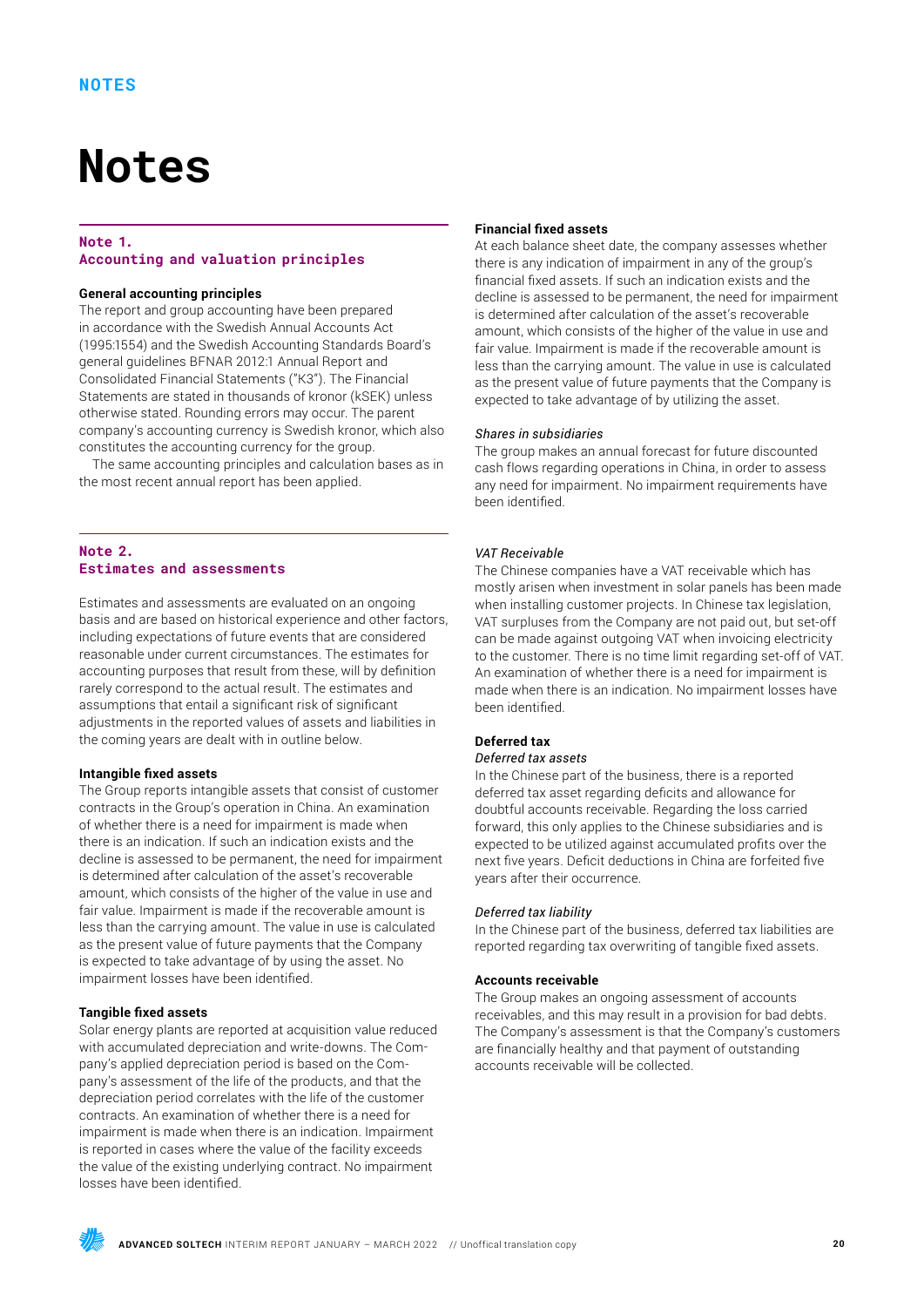### **Note 3. Definition of key performance measures**

### **Net revenue**

Revenues related to sales of electricity to customers and the electricity grid. Net VAT and any discounts. The measure is used because it shows ASAB's revenues from electricity sales.

### **Other operating income**

Mainly income related to subsidies. To a lesser extent also other income such as investment grants from Chinese authorities and positive currency effects related to the operational activities. The measure is used because it shows ASAB's revenues from subsidies and income other than direct electricity sales.

### **Net revenue share of total revenue, %**

Net revenue as a share of total revenue. The measure is used since it helps to assess ASAB's reliance on electricity sales in relation to other operating income, notably subsidies.

| (SEK '000)    | 220101-<br>220331 | 210101-<br>210331 | 210101-<br>211231 |
|---------------|-------------------|-------------------|-------------------|
| Net revenue   | 25.584            | 19.708            | 117.350           |
| Total revenue | 32.679            | 27.040            | 153.526           |
|               | 78%               | 73%               | 76%               |

### **Operating profit (EBIT)**

Earnings before interest and taxes. The measure is used since it provides an overview of the profitability of the operations.

### **EBIT margin**

Earnings before interest and taxes as a percentage of total revenue. The measure is used since it shows operational profitability over time.

### **EBITDA**

Earnings before depreciation and amortization, financial items, and taxes. The measure is used to follow up the business's results generated by the day-to-day business and facilitates comparisons of profitability between different companies and industries.

| (SEK '000)                    | 220101-<br>220331 | 210101-<br>210331 | 210101-<br>211231 |
|-------------------------------|-------------------|-------------------|-------------------|
| <b>EBIT</b>                   | 3,684             | 7.114             | 60,674            |
| Depreciation and amortization | 15.727            | 11.282            | 50,086            |
| <b>EBITDA</b>                 | 19,411            | 18.396            | 110.759           |

### **EBITDA margin**

EBITDA as a percentage of total revenue. The measure is used since it shows operational profitability over time, regardless of financing, depreciation and amortization.

### **Interest expense**

Interest expense and similar charges less amortization of capitalized borrowing costs, taxes relating to intra-group interest payments and withholding tax on interest payments from China. The measure is used since it enables assessment of whether ASAB can fulfil the commitments under its debt agreements.

### **Amortization of capitalised borrowing costs**

The item "Interest expenses and similar income items" includes this item as part and shows the cost of amortized borrowing costs attributable to, among other things, bond loans. The measure is used since it shows ASAB's expenses related to borrowings, excluding interest expenses.

### **Result per share**

Profit after tax divided by the weighted average total of shares in the period.

### **Interest-bearing debt**

The sum of current and non-current portion of bond debt, liabilities to credit institutions, liabilities to Group companies and other non-current interest-bearing debts. The measure is used since it shows ASAB's gross interest-bearing indebtedness.

| (SEK '000)                                      | 2022-03-31 | 2021-03-31 2021-12-31 |           |
|-------------------------------------------------|------------|-----------------------|-----------|
| Other non-current liabilities                   | 69,772     | 37,018                | 68,096    |
| - Whereof non interest-<br>bearing liabilities  | $-27,255$  | $-24,826$             | $-26,473$ |
| - Whereof accrued interest                      | $-4.356$   | $-3.404$              | $-4.085$  |
| Liabilities to group companies<br>(non-current) | 0          | 28,064                | 0         |
| Bond loan                                       | 921,354    | 893,558               | 911,966   |
| - Whereof capitalized<br>borrowing costs        | 28.473     | 53,513                | 34,812    |
| Liabilities to credit institutions<br>(current) | 48,196     | 0                     | 46,814    |
|                                                 | 1,036,184  | 983.923               | 1.031,130 |

### **Net interest-bearing debt**

Interest-bearing debt less cash and bank balances. The measure is used because it enables assessment of whether ASAB has an appropriate financing structure and can fulfil the commitments according to its debt agreements.

| (SEK '000)            |           | 2022-03-31 2021-03-31 2021-12-31 |           |
|-----------------------|-----------|----------------------------------|-----------|
| Interest-bearing debt | 1,036,184 | 983.923                          | 1.031.130 |
| Cash and bank         | $-64.337$ | -29.725                          | -160.724  |
|                       | 971,847   | 954,198                          | 870,406   |

### **Equity ratio**

Equity divided by total assets per closing balance for each reporting period. The measure is used since it helps to assess ASAB's financial stability

| 1,752,905                        |
|----------------------------------|
| 499.455                          |
| 2022-03-31 2021-03-31 2021-12-31 |
|                                  |

### **Installed capacity, MW**

Maximum amount of electric energy output that all operational solar energy plants in ASAB's portfolio can produce, expressed in megawatts. The measure is used since it helps to assess ASAB's earnings capacity.

### **Electricity produced, kWh millions**

Electric energy generated by all operational solar energy plants in ASAB's portfolio and sold to customers over the period, expressed in millions of kilowatt hours. The measure is used because it allows for comparison of sold volumes over time, as ASAB's customers are invoiced per kWh of electricity used.

#### **Signed agreements, MW**

Planned installed capacity of all signed contracts in ASAB's project pipeline. The measure is used since it helps to assess ASAB's future earnings capacity and required investments from its near-term project pipeline.

### **Average remaining contract length, years**

Average remaining contract length for Rooftop Agreements across all of ASAB's installed solar energy installations. The measure is used since it helps assess the remaining contract value in ASAB's portfolio of solar energy installations.